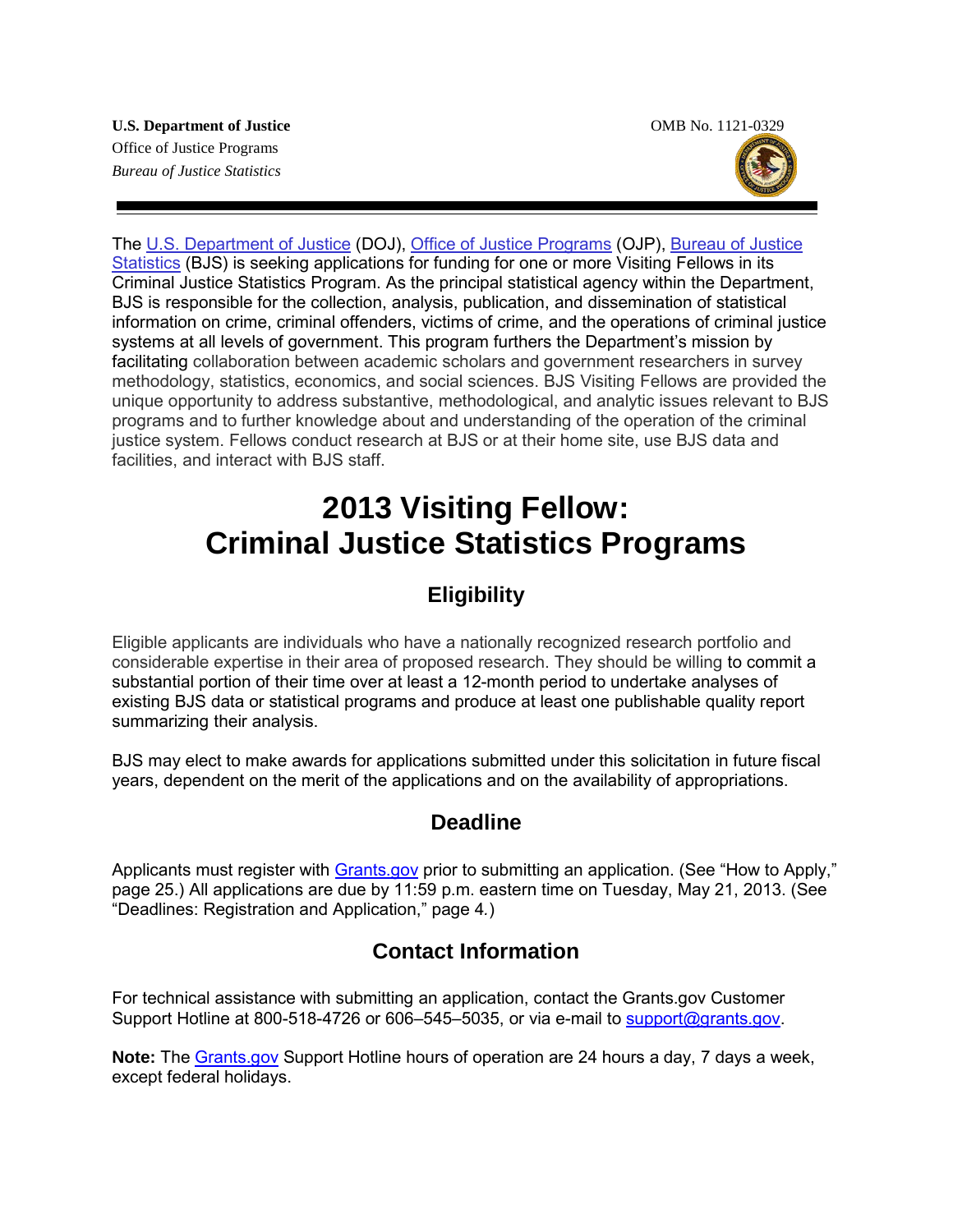For assistance with any other requirements of this solicitation, contact Gerard F. Ramker, Deputy Director, Bureau of Justice Statistics, by telephone at 202-307-0765 or by e-mail at [askbjs@usdoj.gov](mailto:askbjs@usdoj.gov?subject=2013VFCJSP) . Include "2013VFCJSP" in the subject line.

Grants.gov number assigned to this announcement: BJS-2013-3593

Release date: April 5, 2013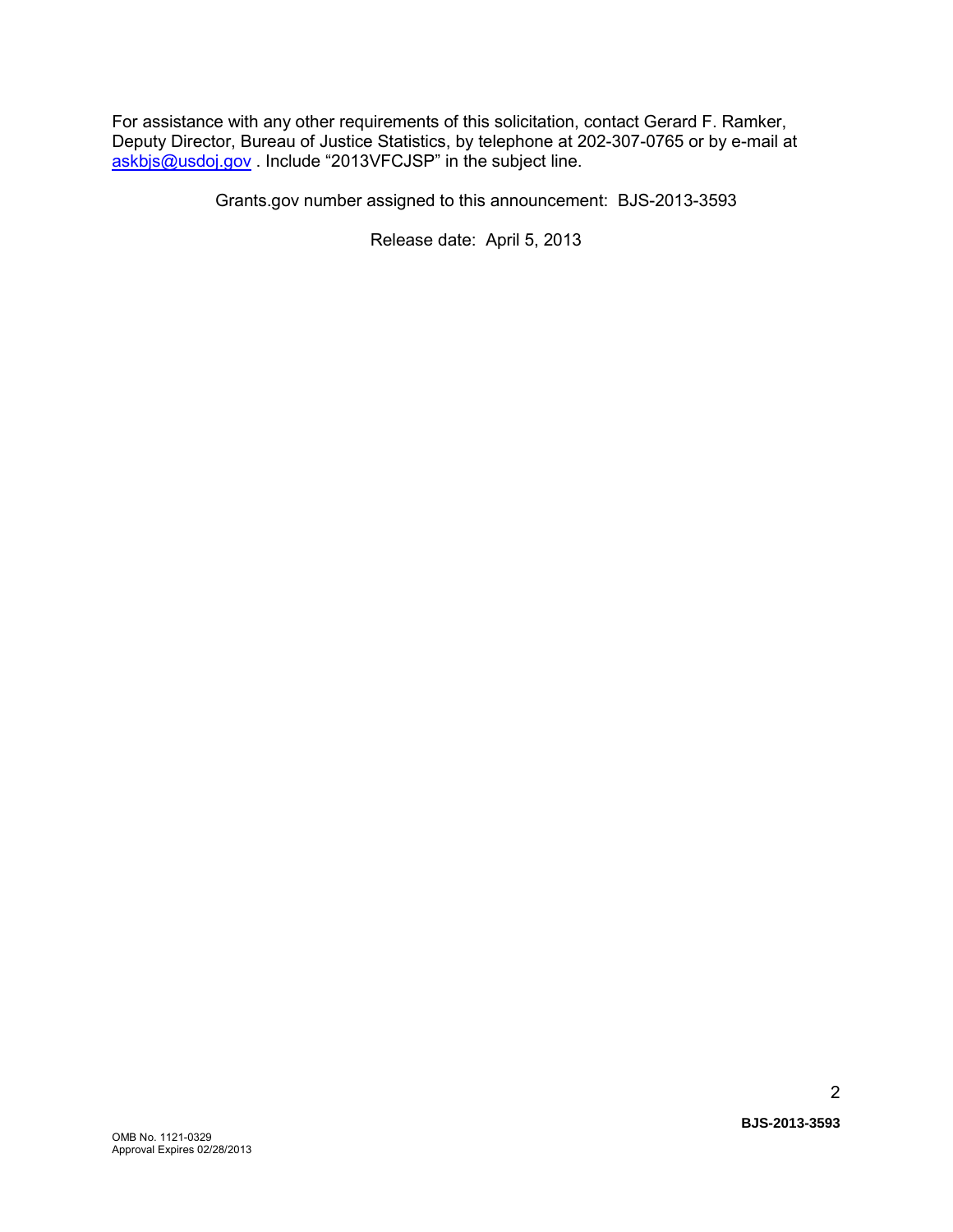| Information to Complete the Application for Federal Assistance (SF-424)14 |  |
|---------------------------------------------------------------------------|--|
| Abstract (if applicable) ………………………………………………………………………………………15              |  |
|                                                                           |  |
|                                                                           |  |
|                                                                           |  |
|                                                                           |  |
|                                                                           |  |
|                                                                           |  |
|                                                                           |  |
|                                                                           |  |
|                                                                           |  |
|                                                                           |  |
|                                                                           |  |
|                                                                           |  |
|                                                                           |  |

# **Contents**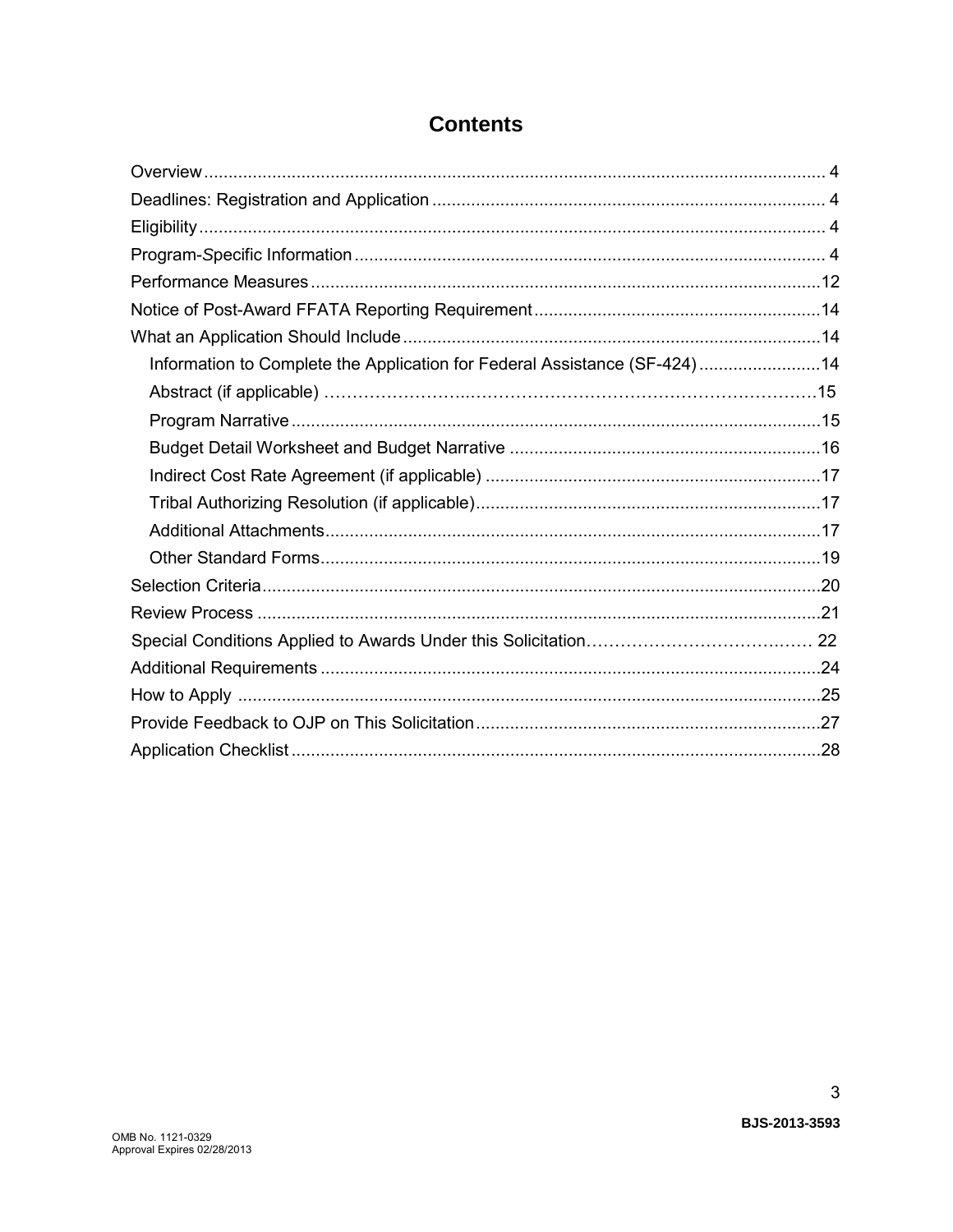# **2013 Visiting Fellow: Criminal Justice Statistics Programs (CFDA # 16.734)**

### **Overview**

BJS is pleased to announce that it is seeking applications for funding for one or more BJS Visiting Fellows to work in its Criminal Justice Statistics Programs with existing BJS data. The overall purpose of this program is to support the scholarly use of BJS data collections, expand the body of policy-relevant research that uses these data, and enhance or inform BJS statistical programs.

Under section 302 of the Omnibus Crime Control and Safe Streets Act, BJS is authorized to "make grants to, or enter into cooperative agreements or contracts with public agencies, institutions of higher education, private organizations, or private individuals" for purposes of collecting and analyzing criminal justice statistics.

# <span id="page-3-0"></span>**Deadlines: Registration and Application**

Applicants must register with Grants.gov in order to submit an application. OJP encourages applicants to **register several weeks before** the application submission deadline. In addition, OJP urges applicants to submit applications 72 hours prior to the application due date. The deadline to apply for funding under this announcement is 11:59 p.m. eastern time on Tuesday, May 21, 2013*.* See "How to Apply" on page 25 for details.

# **Eligibility**

The BJS Visiting Fellowship Program is open to applicants who have a recognized research record, considerable expertise in their area of proposed research, and who are willing to commit a substantial portion of their time over at least a 12-month period to undertake analyses of existing BJS data or statistical programs and produce at least one publishable quality report summarizing their analysis.

# **Program-Specific Information**

The Bureau of Justice Statistics (BJS) offers a Visiting Fellow Program. (See [www.bjs.gov/content/fellows.cfm.](http://bjs.gov/content/fellows.cfm)) The program's objective is to facilitate collaboration between academic scholars and government researchers in survey methodology, statistics, economics, and social sciences. BJS Visiting Fellows are provided the unique opportunity to address substantive, methodological, and analytic issues relevant to BJS programs and to further knowledge about and understanding of the operation of the criminal justice system. Fellows conduct research at BJS or at their home site, use BJS data and facilities, and interact with BJS staff.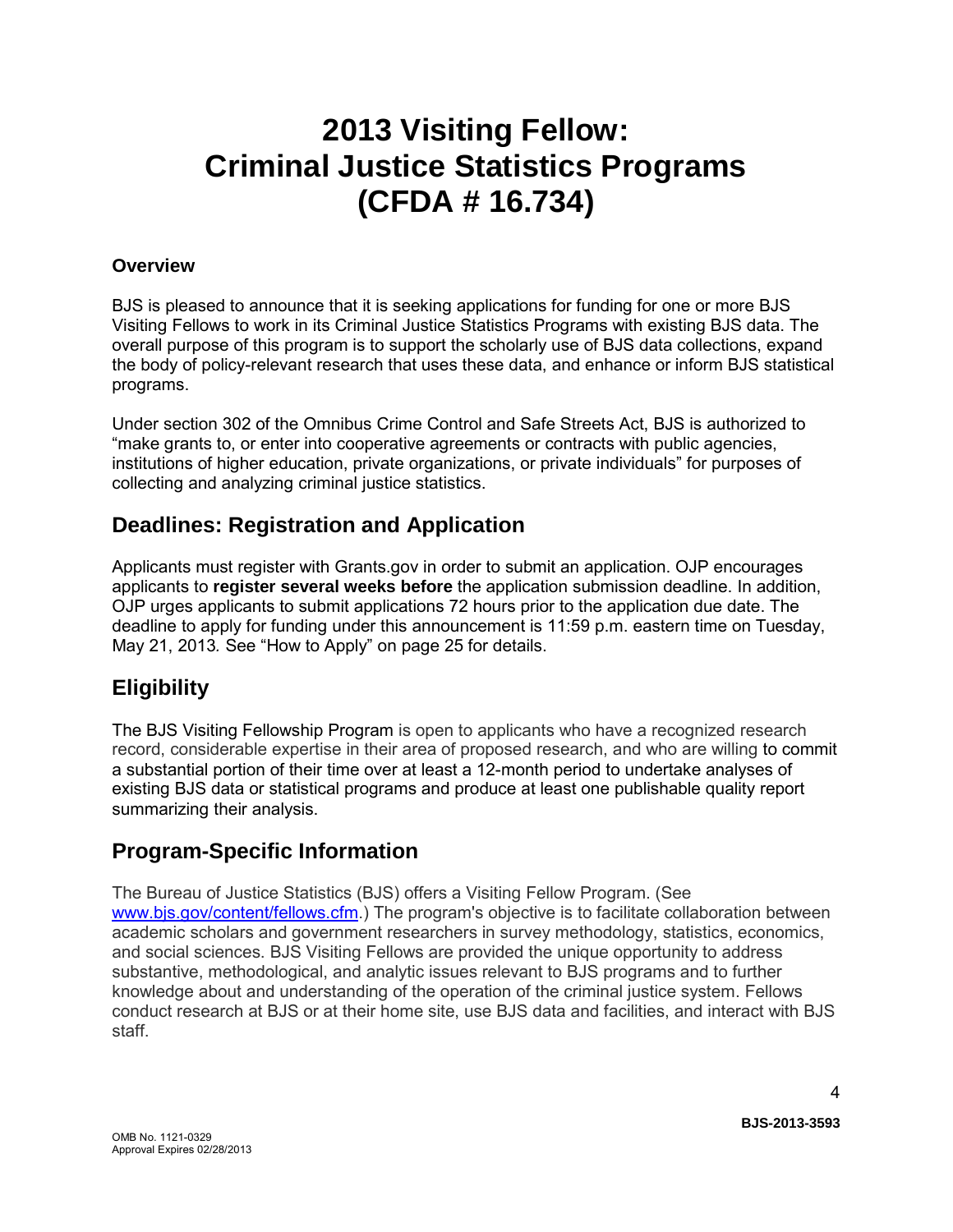Fellowship applicants should have a recognized research record and considerable expertise in their area of proposed research. Applicants must submit a detailed research proposal, which will be evaluated on the applicability of the research to BJS programs, the value of the proposed research to science, and the quality of the applicant's research record. Qualified women and members of minority groups are especially encouraged to apply.

BJS Visiting Fellows conduct projects that aim to enhance understanding of the operation of the criminal justice system and contribute to improving BJS's statistical programs. The BJS Visiting Fellow program offers researchers, survey methodologists, and statisticians an opportunity to conduct statistical research in a particular area of mutual interest to them and BJS, to examine innovative approaches to the analysis and dissemination of BJS data, and to interact with BJS staff and gain first-hand knowledge of developments in BJS statistical programs. For example, projects completed or underway by BJS Visiting Fellows have involved:

- The impact of including repeat victimizations in national statistics on criminal victimization;
- A framework for organizing and streamlining the National Crime Victimization Survey's criminal incident instrument;
- Measuring the victim-offender overlap;
- Post-prison mortality and recidivism.

Applicants should present proposals that use data from BJS statistical programs. Information about BJS statistical collections is available on the BJS website at [www.bjs.gov/index.cfm.](http://www.bjs.gov/index.cfm) BJS data are archived at the National Archive of Criminal Justice Data (NACJD) [\(www.icpsr.umich.edu/icpsrweb/NACJD/index.jsp\)](http://www.icpsr.umich.edu/icpsrweb/NACJD/index.jsp). Data from other federal statistical agencies may be proposed for use so long as their use is relevant to improving the understanding of the operations of the criminal justice system and contributing to improving BJS statistical programs.

#### **Goals and Objectives**

Each year in the solicitation for Visiting Fellows, BJS identifies priority areas for applicants to consider addressing in preparing their proposals. These areas are not meant to be exclusive and applicants may propose topics that fall outside of the identified areas. However, all else being equal and given available funding, BJS will give priority to the applications that address the priority areas.

For this year, BJS's priority areas for its Visiting Fellowship program include:

- 1. Federal criminal justice system case processing flows;
- 2. Growth, decline, and composition of U.S. prison populations;
- 3. Indigent defense systems;
- 4. Record linkage of BJS data to develop new statistics about the operation of the criminal justice system
- 5. Recidivism of young offenders in New York;
- 6. Secondary analysis of Prison Rape Elimination Act (PREA) data on substance abuse.

Regardless of the topic selected, the Visiting Fellow should plan to assess the relevant literature and develop appropriate methods for analysis based on that review. BJS expects that at least one product developed from the Visiting Fellowship will be disseminated as a BJS report, and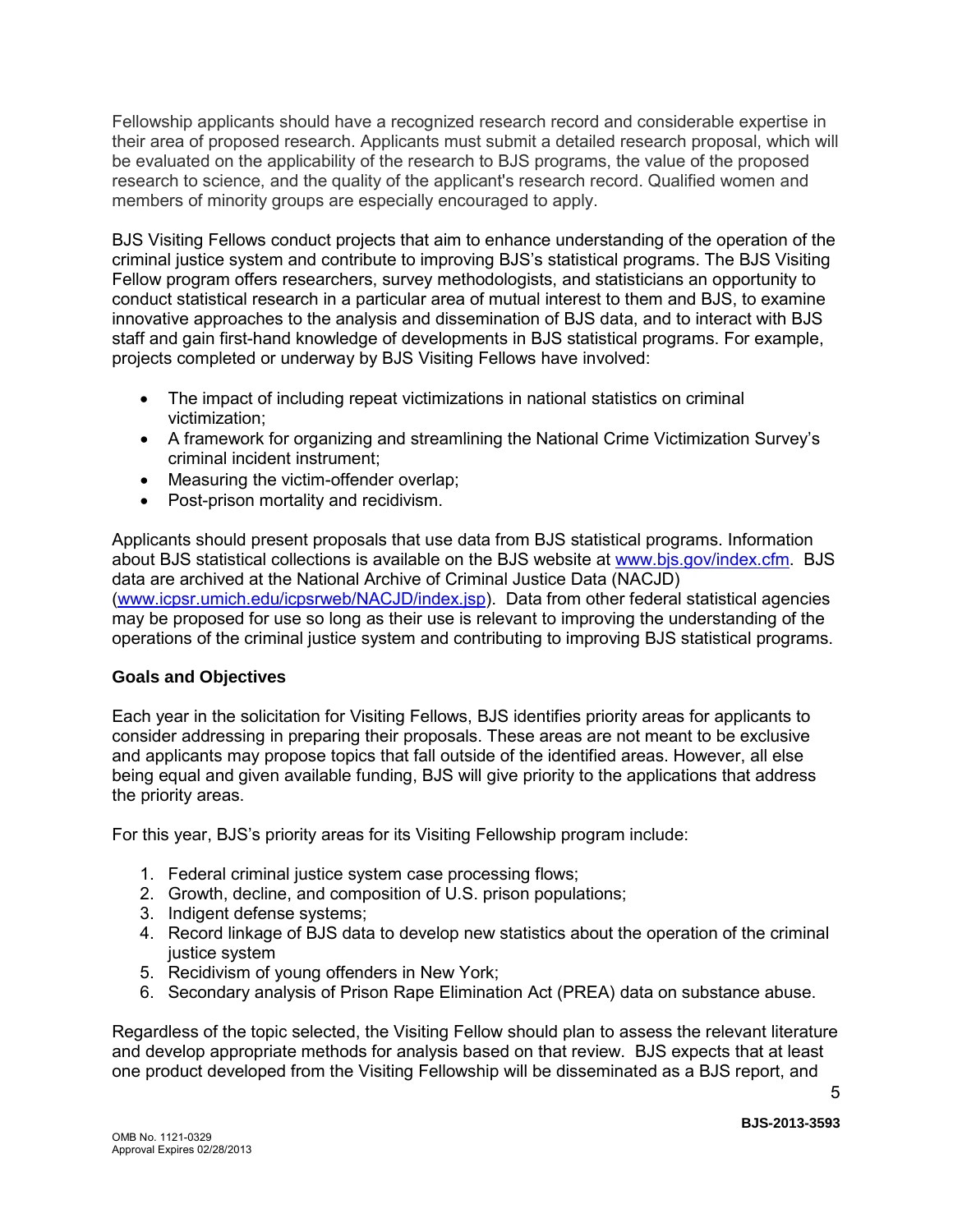that publication may have either a substantive or methodological focus. (See "Deliverables" below.)

### *1. Federal criminal justice system case processing flows*

The federal criminal justice system is a complex, multi-component and inter-related system in which flows or transitions of persons between components or stages of processing occur routinely and determine the size of the system. The federal system typically involves arrests or decisions about matters for investigation, prosecution, pre-trial supervision, adjudication, sentencing, corrections (both custody and community) and ultimately release from the system. Case processing depends on both offender and offense characteristics and the effectiveness with which actors at a particular stage can process cases. The movement of suspects, defendants and offenders through the various stages of this system depends on attributes of their cases and also on the resources available to federal criminal justice system actors to handle the volume of cases they receive. Given these relationships, the federal criminal justice system can be conceived of as a complex, multi-component system in which the actions taken by actors at one stage or component affect other components. Consequently, for federal criminal justice system planning, it is difficult to anticipate or plan for the consequences of changes or interventions at one stage without taking into account the relationships and dependencies within and among the various components of the system.

The main purpose of this project would be to use datasets from BJS's Federal Justice Statistics Program (FJSP) that are linked across the various stages of the federal criminal justice system to develop a global model of the various dependencies within and across stages of federal criminal case processing. Such a model would have utility for researchers and practitioners to examine the shorter- and longer-run impacts of interventions at one point in the system on outcomes at other stages of processing. For example, a change in the federal sentencing guidelines on the amount of time to be served in prison by a convicted offender could have impacts on the subsequent volume of cases of that type handled by prosecutors or investigative agencies, and these changes could, in turn, affect the overall volume of and pace with which federal criminal cases are handled. Or, should the Attorney General modify prosecutorial priorities, it would be of interest to examine the system-wide effects of such changes on federal criminal case processing and the size of various stages in the system.

### *2. Growth, decline, and composition of U.S. prison populations*

The size and composition of U.S. prison populations has been a long-standing, relevant public policy issue, and much research has been conducted on the sources of growth in the prison population over the past 30 years during a period of growth that has at times been labeled as "mass incarceration." However, since the early 2000s, the pace of growth of the prison population has slowed, and over the past few years, the number of prisoners has declined.

Recent efforts to understand the sources of change in the prison population have included examining the role of prosecutors and the volume of convictions and the ensuring contribution to flows into prison during the past two decades, when the volume of crime has declined and remained relatively stable. BJS has also invested in developing methods for estimating length of stay in prison that take into account departures from stable-population assumptions, and BJS intends to examine how changes in length of stay account for declines in the prison population.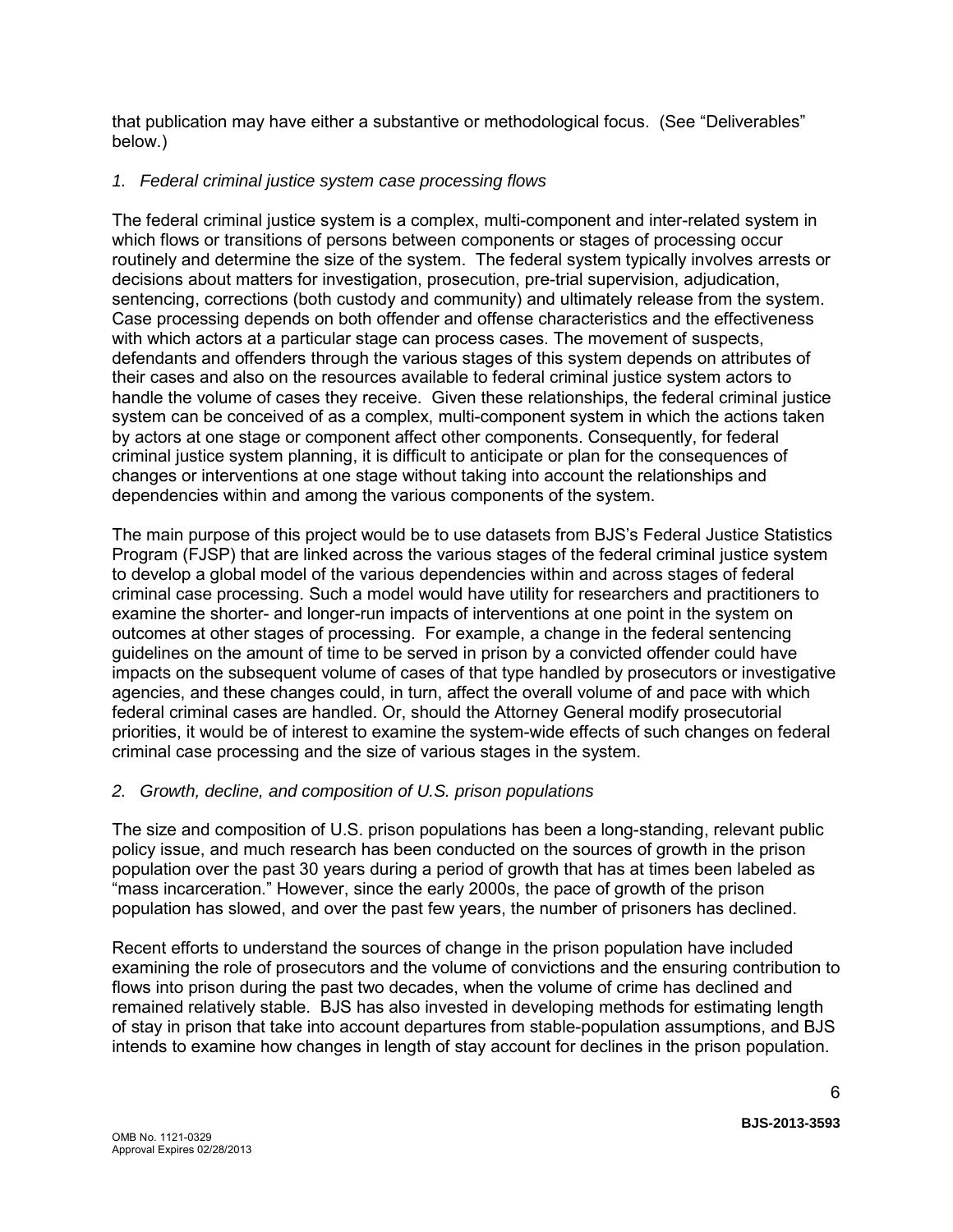In addition to change in the size of the prison population, the composition of the population and, in particular, racial disparities associated with imprisonment have are perennial policy issues. BJS has noted changes in composition of the prison population over the past decade, notably, the decreases in the black incarceration rate and the increase in the number of Hispanic prisoners. Further understanding of how these changes occurred, either through admissions or time served, as well as jurisdictions that may be determining the changes, is warranted.

For research on prison population change, BJS is primarily interested in projects that use the National Corrections Reporting Program (NCRP) data alone or in conjunction with other BJS data. BJS has invested in the NCRP in recent years and among the improvements made to the program are the development of term records and enhanced record linking. Term records measure an episode of stay in prison on a commitment. Using various identifiers, term records can be linked across commitments within persons. Applicants interested in using the NCRP should contact BJS for a fuller description of the enhancements made to the NCRP.

#### *3. Indigent defense systems*

Over the years, BJS has conducted several surveys of indigent defense systems; each successive survey expanded the scope of its coverage of indigent defense systems, both in terms of the types of agencies that it aims to describe and in terms of the content about the agencies. Currently, BJS is designing and testing the *National Survey of Indigent Defense Systems* (NSIDS), which is a census of all forms of indigent defense systems. BJS aims to complete the collection in 2014, which when complete will provide information about the different indigent defense delivery methods employed by all 50 states and the District of Columbia. The NSIDS will examine states with centralized public defender offices that also employ assigned counsel and contract attorneys to handle conflict of interest and caseload overload situations; and it will cover states where indigent defense is administered at the local or county level, and in particular examine how many counties use public defenders, assigned counsel, contract attorneys, or a mixture of methods to administer indigent defense. The NSIDS will—

- Collect comprehensive data on indigent defense services at the state and local levels for each type of administration, funding, and service delivery model by which representation is provided.
- Examine various aspects of public defender, assigned counsel, and contract attorney systems, including procedures for handling conflict cases and case overload, staffing and compensation of defense attorneys, the availability of non-legal support staff, the procedures for indigence determination, the professional development opportunities provided to defense attorneys, the adherence to the ABA standards and guidelines, and the use of oversight boards or commissions.
- Provide BJS an opportunity to explore how public defenders, assigned counsel, and contract attorneys differ in terms of their budgets, resources, staffing, and adherence to formal standards and guidelines.

Of particular interest to BJS and its work on indigent defense systems is the development of sets of professional standards for indigent defense and the application of these standards to the data for the purpose of determining the scope of the resource needs of these systems. In its work on the 2007 Census of Public Defender Offices (CPDO), a census of 957 publicly-funded offices located in 49 states and the District of Columbia, BJS drew upon American Bar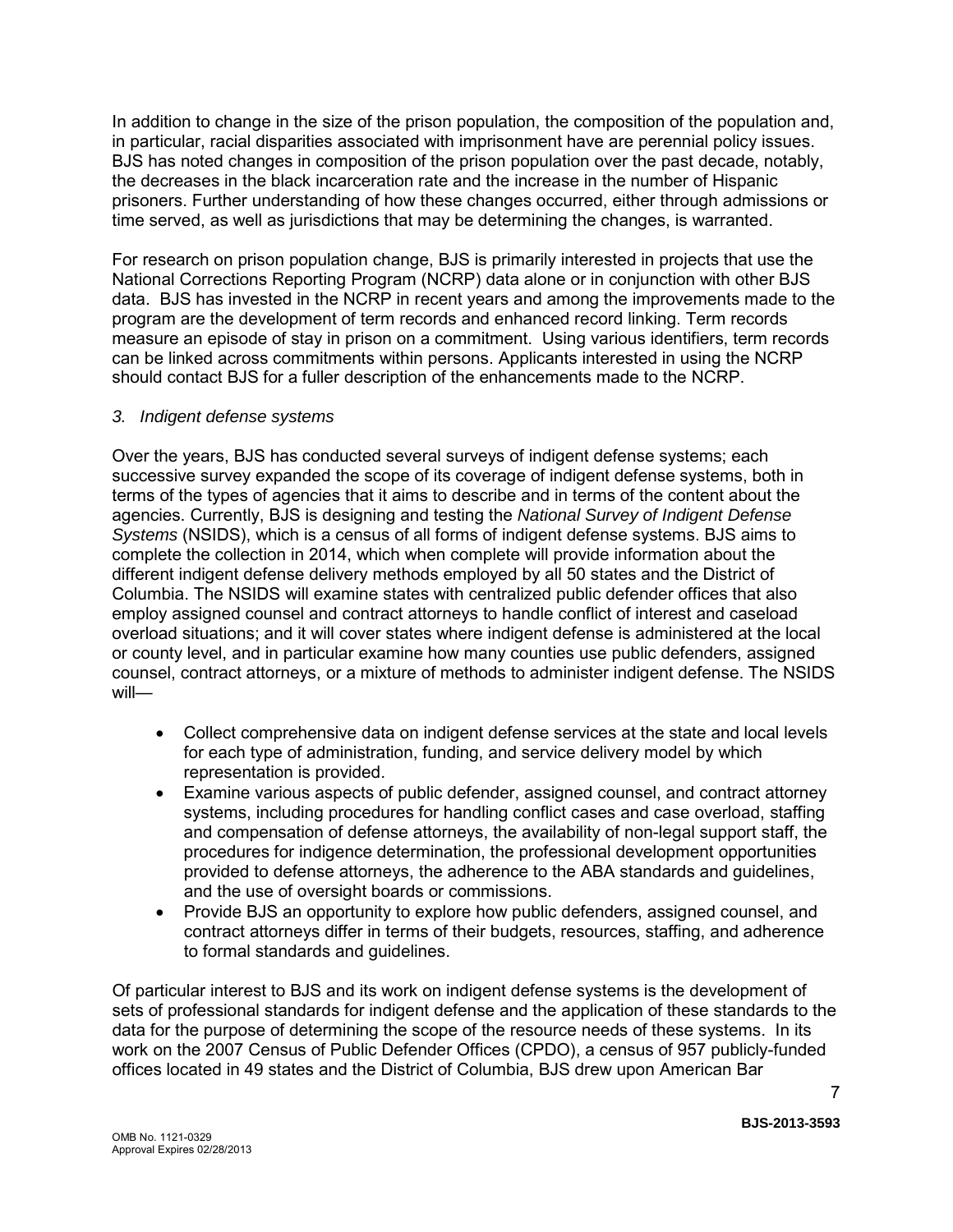Association (ABA) and other professional agencies' standards to identify 10 principles for the provision of indigent defense. In its analysis of the data from the CPDO, BJS assessed the capacities of public defender services to provide services according to these professional standards. See "County-Based and Local Public Defender Offices, 2007 (2010)," available at: [www.bjs.gov/content/pub/pdf/clpdo07.pdf,](http://www.bjs.gov/content/pub/pdf/clpdo07.pdf) and "State Public Defender Programs, 2007 (2010)" available at: [www.bjs.gov/content/pub/pdf/spdp07.pdf.](http://www.bjs.gov/content/pub/pdf/spdp07.pdf)

Applicants interested in indigent defense systems should consider that BJS's interests lie in the development and application of professional standards and their application to the NSIDS. A BJS Visiting Fellow working on indigent defense should plan to work collaboratively with the BJS staff that are managing and reporting on the NSIDS for the purpose of developing and assessing how indigent systems fare relative to these standards. In addition to work that a BJS Visiting Fellow may want to publish on this topic, a Fellow who works in the indigent defense area is expected to collaborate with BJS staff in producing a BJS report on this topic.

#### *4. Record linkage of BJS data to develop new statistics about the operation of the criminal justice system*

Various BJS datasets can be linked in several ways. For some, individual-level records can be linked, whether these records are in administrative data bases that BJS maintains or are the result of establishment surveys of criminal justice agencies. For others, linking can occur at higher levels of aggregation, such as county or state.

By analyzing data from one or more existing BJS data collections, or BJS data in combination with other relevant local, state, or national data, projects would address measurement, methodological, theoretical, or policy considerations that bear directly on the operations of the criminal justice system or the statistical programs of BJS.

The content areas for this area are open to the applicant. BJS is interested in projects that address relevant policy issues or that focus on innovations in linking methodologies.

### *5. Recidivism of young offenders in New York State.*

Periodically since the mid-1980s, BJS has conducted studies of recidivism of offenders released from state prisons. Two prior studies—one on prisoners released in 1983 and the second on prisoners released in 1994—have generated widely cited statistics on the percentage of prisoners rearrested, reconvicted, and reincarcerated within 3 years of release from prison. BJS is analyzing data from a third such study, titled *Recidivism of Prisoners Released in 2005*. In this study, BJS has expanded the scope of coverage to 30 states, oversampled for female offenders and murder offenders, and has tracked post-release arrest and conviction outcomes for 5 years (rather than 3 years). In addition, the current study, like all three prior studies, obtains criminal history information prior to release from the current stay in prison.

Departing from past practices, BJS also has undertaken a collection of data that tracks the adult criminal histories of persons arrested in the state of New York at ages 16 and 17 in the 1980s and 1990s, and who received substantial judicial interventions as a result of these arrests prior to age 18. The criminal histories will follow these youth well into their adult years. With these data, BJS has particular interest in such questions as: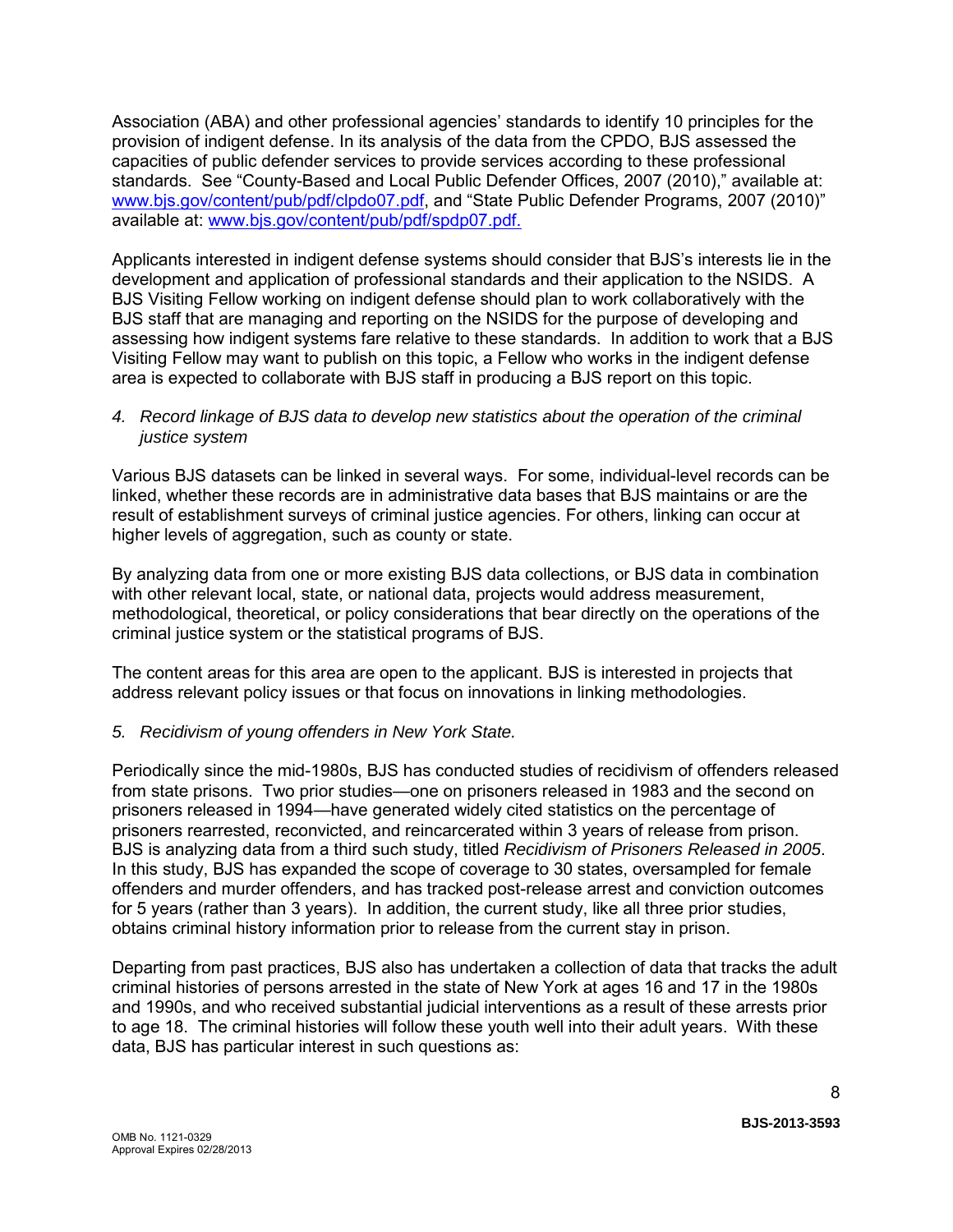- What are the criminal trajectories of persons who have received substantial justice system sanctions in the late juvenile years?
- How do these trajectories vary with offender gender, race, geographical location, and offense patterns?
- Do these trajectories vary substantially across the birth cohorts?
- What factors in the early criminal histories are predictive of residual length of criminal careers?

The work of a BJS Visiting Fellow in the recidivism area should focus exclusively on analysis of the data on the criminal histories of young persons. BJS is interested in a Fellow who would work collaboratively with BJS staff in producing a BJS report from these data as the first order of the Fellow's work. In addition to the collaborative work with BJS staff, applicants may propose additional topics for reports.

Applicants interested in the recidivism of young persons are encouraged to contact BJS prior to preparing their applications to obtain additional information about this unique dataset and BJS priorities related to it.

#### *6. Secondary analysis of Prison Rape Elimination Act (PREA) data on substance abuse*

BJS seeks a Visiting Fellow to enhance its capacity to report on sexual assault in correctional facilities as described in the Prison Rape Elimination Act (PREA; P.L. 108-79). Every year since 2004, BJS has collected administrative records on allegations and substantiated incidents of sexual victimization in correctional facilities nationwide. BJS also conducted interviews with prison and jail inmates in 2007 and 2008-09 and with youth held in juvenile correctional facilities in 2008-09. During 2012, BJS completed a third round of data collection from inmates held in adult prisons and jails and a second round of data collection from youth held in juvenile correctional facilities. (For additional information about the PREA data collections, see *PREA Data Collection Activities, 2012* at [www.bjs.gov/index.cfm?ty=pbdetail&iid=4373](http://bjs.gov/index.cfm?ty=pbdetail&iid=4373) and [www.bjs.gov/index.cfm?ty=tp&tid=20.](http://bjs.gov/index.cfm?ty=tp&tid=20))

The Visiting Fellow would be expected to assist in ongoing methodological work and statistical analyses. BJS has particular interest in analyses that use the surveys of prison and jail inmates in 2007 and 2008-09 to study drug use, abuse, and treatment issues and their relationship with sexual assaults in correctional facilities. In these two surveys of prison and jail inmates, BJS included modules about substance use, abuse, and treatment. These surveys would provide the data for analyses that focus on drug use and abuse. BJS expects the Visiting Fellow to author or co-author one or more reports related to these interests.

BJS would provide a data extract that has had personally identifiable information removed and data perturbed to minimize disclosure risks. Under this condition, the Fellow need not reside at BJS to obtain access to the data.

Visiting Fellows applicants should have excellent quantitative skills and be capable of working with complex data structures. Applicants should have a record of relevant research and expertise in issues of sexual victimization. Applicants with training or equivalent experience in complex data analysis and subject matter expertise in adult and juvenile corrections will be given preference.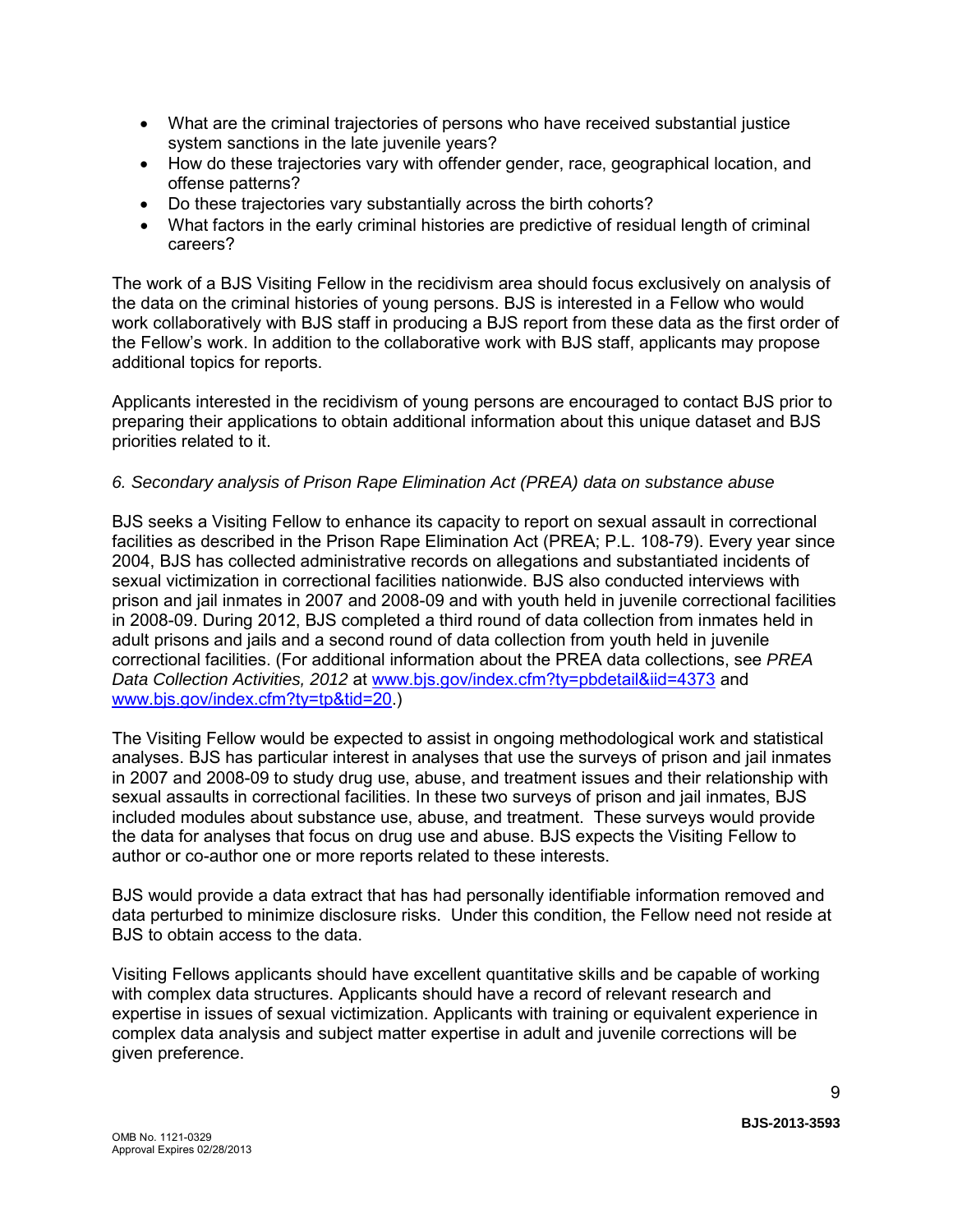#### **Deliverables**

Persons selected as BJS Visiting Fellows will present a plan and timetable for their project and, through negotiation with the BJS project monitor, arrive at a final plan and schedule for their project. The researchers selected as BJS Visiting Fellow(s) will be expected to deliver the following:

- At least one publishable quality report containing, at a minimum:
	- o A review of relevant literature and previous research;
	- o Discussion of the research questions and/or hypotheses that guided the research;
	- $\circ$  The methodology employed, including a thorough discussion of the data sets linking or merging methods and analytical techniques used;
	- $\circ$  Technical documentation about created variables, the results related to linking datasets, and other information necessary to allow replication of the work;
	- o Archiving of all final data files created;
	- $\circ$  Key findings derived from the analysis; and  $\circ$  Maior conclusions and/or recommendations
	- Major conclusions and/or recommendations emanating from the project, including, in particular, those that may address BJS data quality issues.
- One or more conference presentation(s) on topics will be determined in conjunction with the BJS Program Manager.
- Close collaboration with BJS staff on a report based on the data used and generated in the project.
- Periodic meetings with BJS staff to discuss the methodology and development of the project deliverables.

Although the timeframes for deliverables are to be determined in conjunction with the BJS Program Manager, BJS expects that the project deliverables will be delivered at specific times during the project period, rather than at the end of the project period. Final reports may be delivered at or near the end of the project period.

BJS Visiting Fellows may, at their discretion, remain on-site at BJS for the entire duration of their project or make occasional visits to accommodate their schedules. While in Washington, D.C., fellows may have BJS office space and access to the agency's array of datasets and software. They will interact with BJS staff and gain first-hand knowledge of recent developments in criminal justice research and learn about BJS statistical programs.

### **Amount and Length of Awards**

BJS anticipates that it will make up to three (3) awards under this solicitation. The period of performance for the Visiting Fellowship is normally 12 months in length beginning October  $1<sup>st</sup>$  of a vear and ending September  $30<sup>th</sup>$  of the following year. However, the start date, duration of the Fellowship, and level of effort may vary. The expected start date and duration of the Fellowship should be described in the application and project plan. A BJS Visiting Fellow is expected to commit a significant portion of time to the project. The maximum funds allocated per Fellowship is \$150,000.

Visiting Fellows may, at their discretion, remain on-site at BJS for the entire duration of their project or visit BJS occasionally to accomplish the collaborative objectives of their projects and

**BJS-2013-3593**

10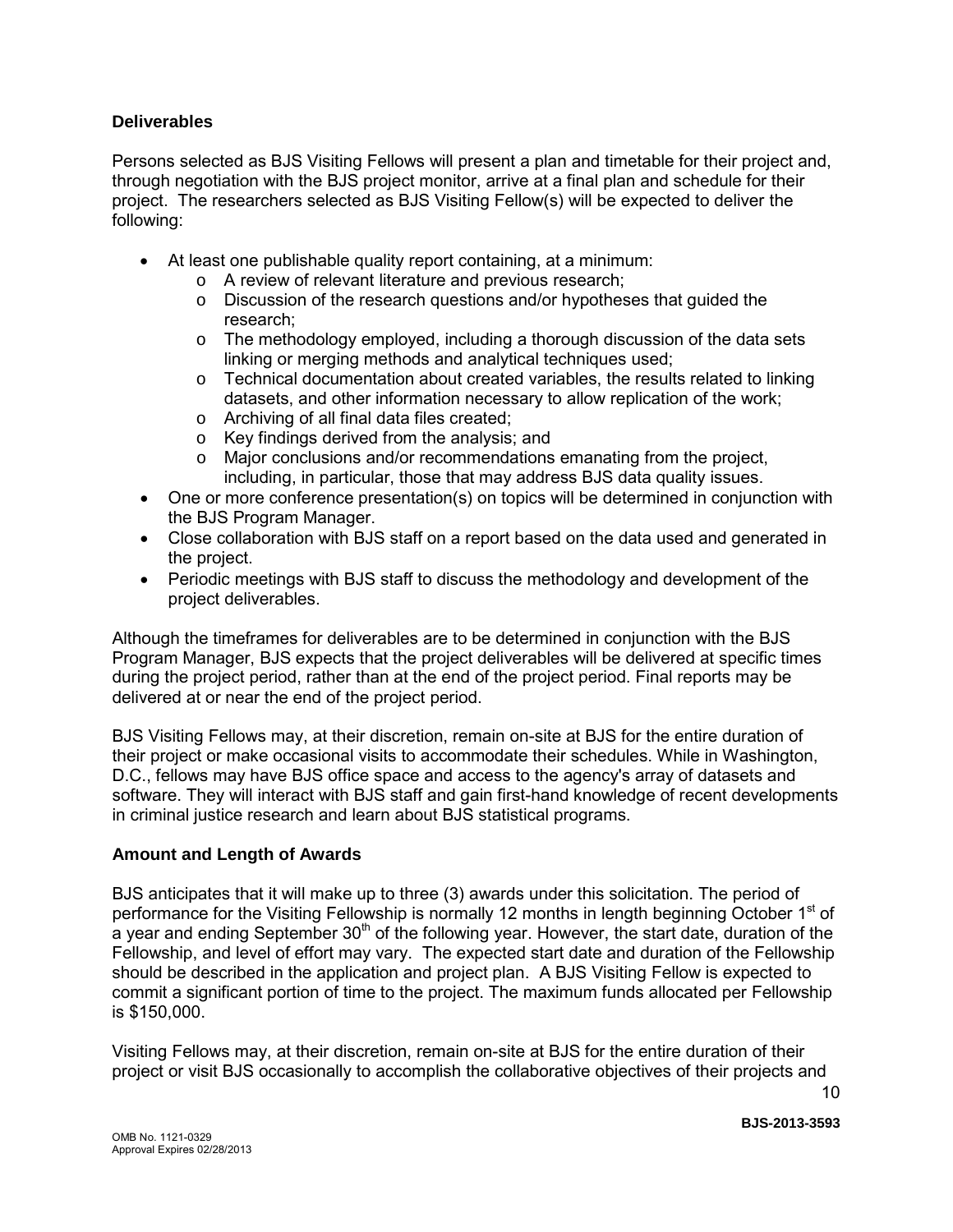to accommodate their schedules. For Fellows who plan to visit BJS periodically, costs associated with travel to BJS should be included within the total amount of the request. Fellowships may, at BJS discretion and depending on available funding, be extended.

All awards are subject to the availability of appropriated funds and to any modifications or additional requirements that may be imposed by law.

#### **Budget Information**

#### **Limitation on Use of Award Funds for Employee Compensation; Waiver**

With respect to any award of more than \$250,000 made under this solicitation, recipients may not use federal funds to pay total cash compensation (salary plus cash bonuses) to any employee of the award recipient at a rate that exceeds 110% of the maximum annual salary payable to a member of the Federal Government's Senior Executive Service (SES) at an agency with a Certified SES Performance Appraisal System for that year. The 2012 salary table for SES employees is available at [www.opm.gov/oca/12tables/indexSES.asp.](http://www.opm.gov/oca/12tables/indexSES.asp) Note: A recipient may compensate an employee at a greater rate, provided the amount in excess of this compensation limitation is paid with non-federal funds. (Any such additional compensation will not be considered matching funds where match requirements apply.)

The Director of the Bureau of Justice Statistics may exercise discretion to waive, on an individual basis, the limitation on compensation rates allowable under an award. An applicant requesting a waiver should include a detailed justification in the budget narrative of the application. Unless the applicant submits a waiver request and justification with the application, the applicant should anticipate that OJP will request the applicant to adjust and resubmit the budget.

The justification should include the particular qualifications and expertise of the individual, the uniqueness of the service the individual will provide, the individual's specific knowledge of the program or project being undertaken with award funds, and a statement explaining that the individual's salary is commensurate with the regular and customary rate for an individual with his/her qualifications and expertise, and for the work to be done.

#### **Minimization of Conference Costs**

OJP encourages applicants to review the OJP guidance on conference approval, planning, and reporting that is available on the OJP Web site at [www.ojp.gov/funding/confcost.htm.](http://www.ojp.gov/funding/confcost.htm) This guidance sets out the current OJP policy, which requires all funding recipients that propose to hold or sponsor conferences (including, meetings, trainings, and other similar events) to minimize costs, requires OJP review and prior written approval of most conference costs for cooperative agreement recipients (and certain costs for grant recipients), and generally prohibits the use of OJP funding to provide food and beverages at conferences. The guidance also sets upper limits on many conference costs, including facility space, audio/visual services, logistical planning services, programmatic planning services, and food and beverages (in the rare cases where food and beverage costs are permitted at all).

Prior review and approval of conference costs can take time (see the guidance for specific deadlines), and applicants should take this into account when submitting proposals. Applicants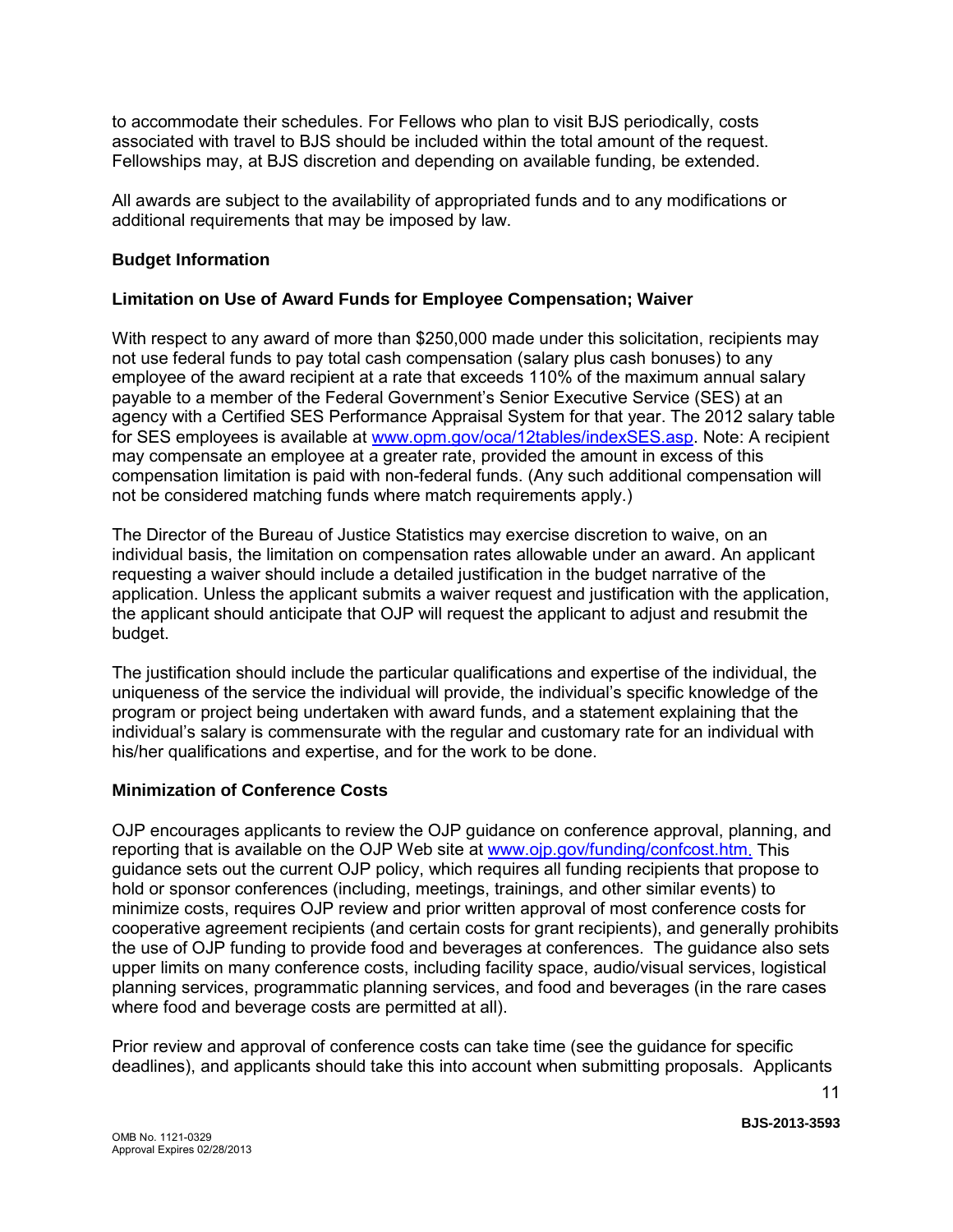also should understand that conference cost limits may change and that they should check the guidance for updates before incurring such costs.

Note on food and beverages: OJP may make exceptions to the general prohibition on using OJP funding for food and beverages, but will do so only in rare cases where food and beverages are not otherwise available (e.g., in extremely remote areas); the size of the event and capacity of nearby food and beverage vendors would make it impractical to not provide food and beverages; or a special presentation at a conference requires a plenary address where conference participants have no other time to obtain food and beverages. Any such exception requires OJP's prior written approval. The restriction on food and beverages does not apply to water provided at no cost, but does apply to any and all other refreshments, regardless of the size or nature of the meeting. Additionally, this restriction does not affect direct payment of per diem amounts to individuals in a travel status under your organization's travel policy.

### **Costs Associated with Language Assistance (if applicable)**

If an applicant proposes a program or activity that would deliver services or benefits to individuals, the costs of taking reasonable steps to provide meaningful access to those services or benefits for individuals with limited English proficiency may be allowable. Reasonable steps to provide meaningful access to services or benefits may include interpretation or translation services where appropriate.

For additional information, see the "Civil Rights Compliance" section of the OJP "Other Requirements for OJP Applications" Web page at [www.ojp.usdoj.gov/funding/other\\_requirements.htm.](http://www.ojp.usdoj.gov/funding/other_requirements.htm)

### **Match Requirement**

This solicitation does not require a match. However, if a successful application proposes a voluntary match amount, and OJP approves the budget, the total match amount incorporated into the approved budget becomes mandatory and subject to audit.

# <span id="page-11-0"></span>**Performance Measures**

To assist the Department with fulfilling its responsibilities under the Government Performance and Results Act of 1993 (GPRA), Public Law 103-62, and the GPRA Modernization Act of 2010, Public Law 111–352, applicants that receive funding under this solicitation must provide data that measure the results of their work done under this solicitation. OJP will require any award recipient, post award, to provide the data requested in the "Data Grantee Provides" column so that OJP can calculate values for the "Performance Measures" column. Performance measures for this solicitation are as follows:

| <b>Objective</b>                                                                                       | <b>Performance Measure(s)</b>                               | <b>Data Grantee Provides</b>                                                                       |
|--------------------------------------------------------------------------------------------------------|-------------------------------------------------------------|----------------------------------------------------------------------------------------------------|
| Develop a research<br>project that addresses<br>substantive,<br>methodological, and<br>analytic issues | Percent of deliverables<br>that meet BJS's<br>expectations. | Documentation of the research<br>methods proposed and used and<br>utility of the designs proposed. |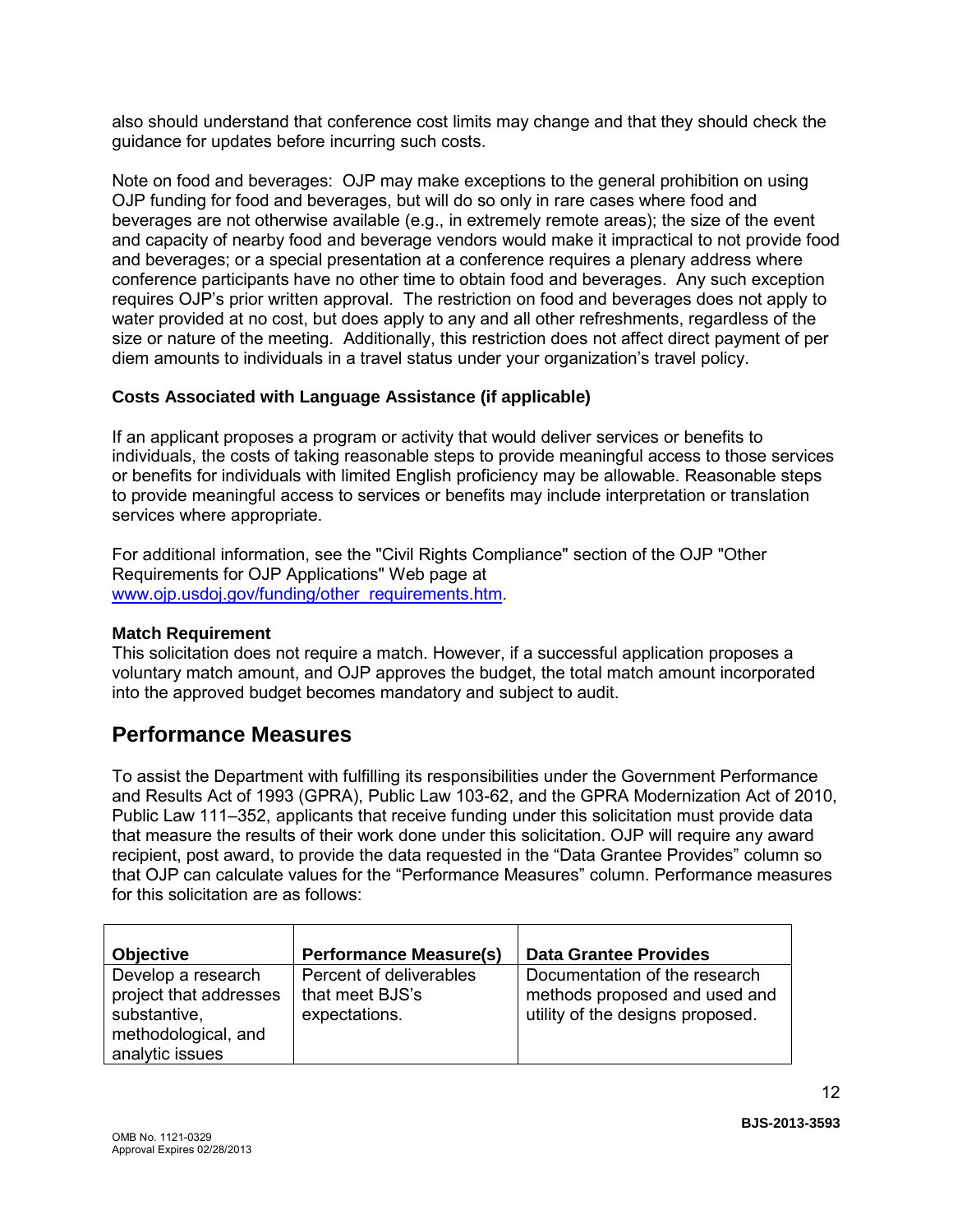| relevant to BJS<br>programs and that<br>furthers knowledge<br>about and<br>understanding of the<br>operation of the<br>criminal justice<br>system. |                                                                                                                                                                                        | Original and final versions of all<br>methodological and substantive<br>papers.     |
|----------------------------------------------------------------------------------------------------------------------------------------------------|----------------------------------------------------------------------------------------------------------------------------------------------------------------------------------------|-------------------------------------------------------------------------------------|
|                                                                                                                                                    | Percent of milestones and<br>deadlines met.                                                                                                                                            | Time frames for project work and<br>dates of deliverable submission.                |
|                                                                                                                                                    | Number of sole or jointly<br>authored (with BJS staff)<br>papers or presentations<br>accepted for publication or<br>for conferences; papers<br>accepted by BJS as BJS<br>publications. | Papers and presentations, either<br>solely or jointly authored (with<br>BJS staff). |

OJP does not require applicants to submit performance measures data with their applications. Instead, applicants should discuss in their application their proposed methods for collecting data for performance measures. Refer to the section "What an Application Should Include" on page 14 for additional information.

### **Note on Project Evaluations**

Applicants that propose to use funds awarded through this solicitation to conduct project evaluations should be aware that certain project evaluations (such as systematic investigations designed to develop or contribute to generalizable knowledge) may constitute "research" for purposes of applicable DOJ human subjects protection regulations. However, project evaluations that are intended only to generate internal improvements to a program or service, or are conducted only to meet OJP's performance measure data reporting requirements likely do not constitute "research." Applicants should provide sufficient information for OJP to determine whether the particular project they propose would either intentionally or unintentionally collect and/or use information in such a way that it meets the DOJ regulatory definition of research.

Research, for the purposes of human subjects protections for OJP-funded programs, is defined as, "a systematic investigation, including research development, testing, and evaluation, designed to develop or contribute to generalizable knowledge" 28 C.F.R. § 46.102(d). For additional information on determining whether a proposed activity would constitute research, see the decision tree to assist applicants on the "Research and the Protection of Human Subjects" section of the OJP "Other Requirements for OJP Applications" Web page [\(www.ojp.usdoj.gov/funding/other\\_requirements.htm\)](http://www.ojp.usdoj.gov/funding/other_requirements.htm). Applicants whose proposals may involve a research or statistical component also should review the "Confidentiality" section on that Web page.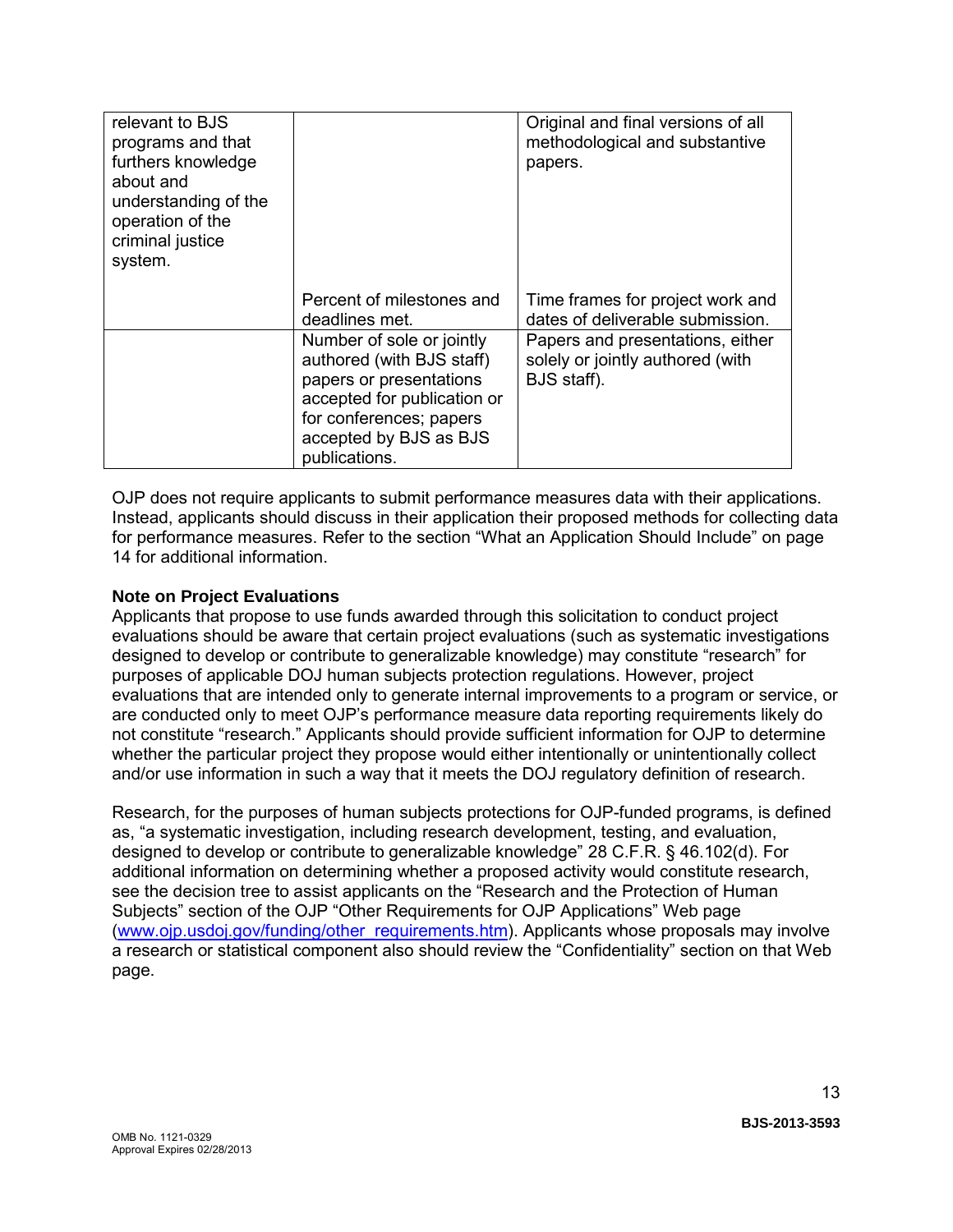# <span id="page-13-0"></span>**Notice of Post-Award FFATA Reporting Requirement**

Applicants should anticipate that OJP will require all recipients (other than individuals) of awards of \$25,000 or more under this solicitation, consistent with the Federal Funding Accountability and Transparency Act of 2006 (FFATA), to report award information on any first-tier subawards totaling \$25,000 or more, and, in certain cases, to report information on the names and total compensation of the five most highly compensated executives of the recipient and first-tier subrecipients. Each applicant entity must ensure that it has the necessary processes and systems in place to comply with the reporting requirements should it receive funding. Reports regarding subawards will be made through the FFATA Subaward Reporting System (FSRS), found at [www.fsrs.gov.](https://www.fsrs.gov/)

Please note also that applicants should anticipate that no subaward of an award made under this solicitation may be made to a subrecipient (other than an individual) unless the potential subrecipient acquires and provides a Data Universal Numbering System (DUNS) number.

# <span id="page-13-1"></span>**What an Application Should Include**

Applicants should anticipate that if they fail to submit an application that contains all of the specified elements, it may negatively affect the review of their application; and, should a decision be made to make an award, it may result in the inclusion of special conditions that preclude the recipient from accessing or using award funds pending satisfaction of the conditions.

Moreover, applicants should anticipate that applications that are determined to be nonresponsive to the scope of the solicitation, or that do not include the application elements that the Bureau of Justice Statistics has designated to be critical, will neither proceed to peer review nor receive further consideration. Under this solicitation, the Bureau of Justice Statistics has designated the following application elements as critical: Program Narrative, Budget Detail Worksheet and Budget Narrative, and the applicant's detailed resume or curriculum vitae. Applicants may combine the Budget Narrative and the Budget Detail Worksheet in one document. However, if an applicant submits only one document, it must contain **both** narrative and detail information.

OJP strongly recommends that applicants use appropriately descriptive file names (e.g*.*, "Program Narrative," "Budget Detail Worksheet and Budget Narrative," "Timelines," "Memoranda of Understanding," "Resumes") for all attachments. Also, OJP recommends that applicants include resumes in a single file.

Applicants should submit the following:

<span id="page-13-2"></span>1. **Information to Complete the Application for Federal Assistance (SF-424)**

The SF-424 is a required standard form used as a cover sheet for submission of preapplications, applications, and related information. Grants.gov and GMS take information from the applicant's profile to populate the fields on this form. When selecting "type of applicant," if the applicant is a for-profit entity, select "For-Profit Organization" or "Small Business" (as applicable).

**BJS-2013-3593**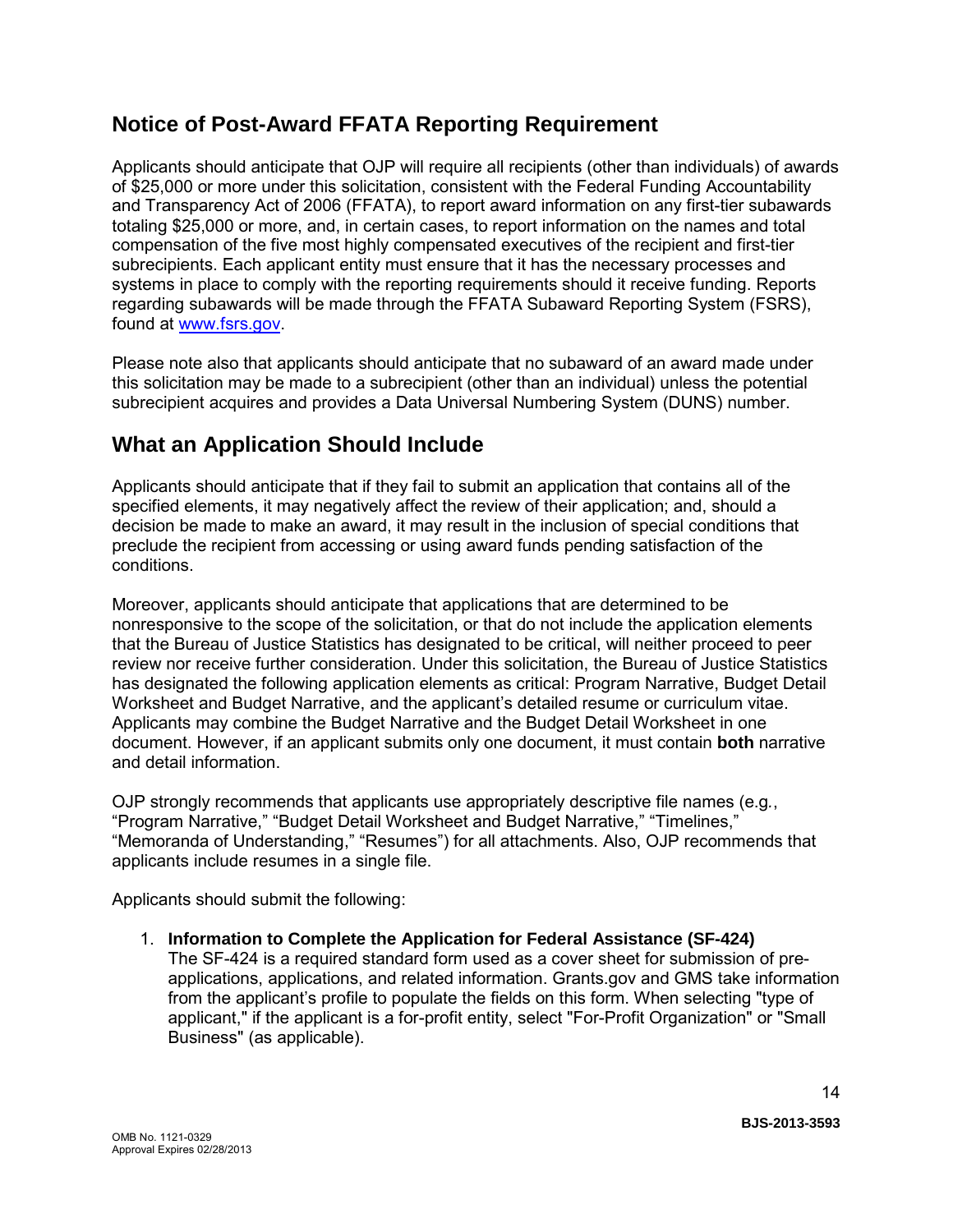#### 2. **Abstract**

Applications should include a high-quality "Project Abstract" that summarizes the proposed project in 400 words or less. Project abstracts should be—

- **•** written for a general public audience.
- submitted as a separate attachment with <Project Abstract> as part of its file name.
- single-spaced, using a standard 12-point font (Times New Roman) with 1 inch margins.

As a separate attachment, the project abstract will **not** count against the page limit for the program narrative.

All project abstracts should follow the detailed template available at [www.ojp.usdoj.gov/funding/Project\\_Abstract\\_Template.pdf.](http://www.ojp.usdoj.gov/funding/Project_Abstract_Template.pdf)

Permission to Share Project Abstract with the Public: It is unlikely that the Bureau of Justice Statistics will be able to fund all promising applications submitted under this solicitation, but it may have the opportunity to share information with the public regarding promising but unfunded applications, for example, through a listing on a webpage available to the public. The intent of this public posting would be to allow other possible funders to become aware of such proposals.

In the project abstract template, applicants are asked to indicate whether they give OJP permission to share their project abstract (including contact information) with the public. Granting (or failing to grant) this permission will not affect OJP's funding decisions, and, if the application is not funded, granting permission will not guarantee that abstract information will be shared, nor will it guarantee funding from any other source.

Note: OJP may choose not to list a project that otherwise would have been included in a listing of promising but unfunded applications, should the abstract fail to meet the format and content requirements noted above and outlined in the project abstract template.

#### <span id="page-14-0"></span>3. **Program Narrative**

The program narrative may not exceed 20 double-spaced pages using 12-point font with 1-inch margins and MUST contain the six components listed below.

If the program narrative fails to comply with these length-related restrictions, the Bureau of Justice Statistics may consider such noncompliance in peer review and in final award decisions.

The following sections should be included as part of the program narrative. See the "Selection Criteria" section below for more detail on the content of these components of the application.

- a. Statement of the research problem(s) to be addressed
- b. Project goals and objectives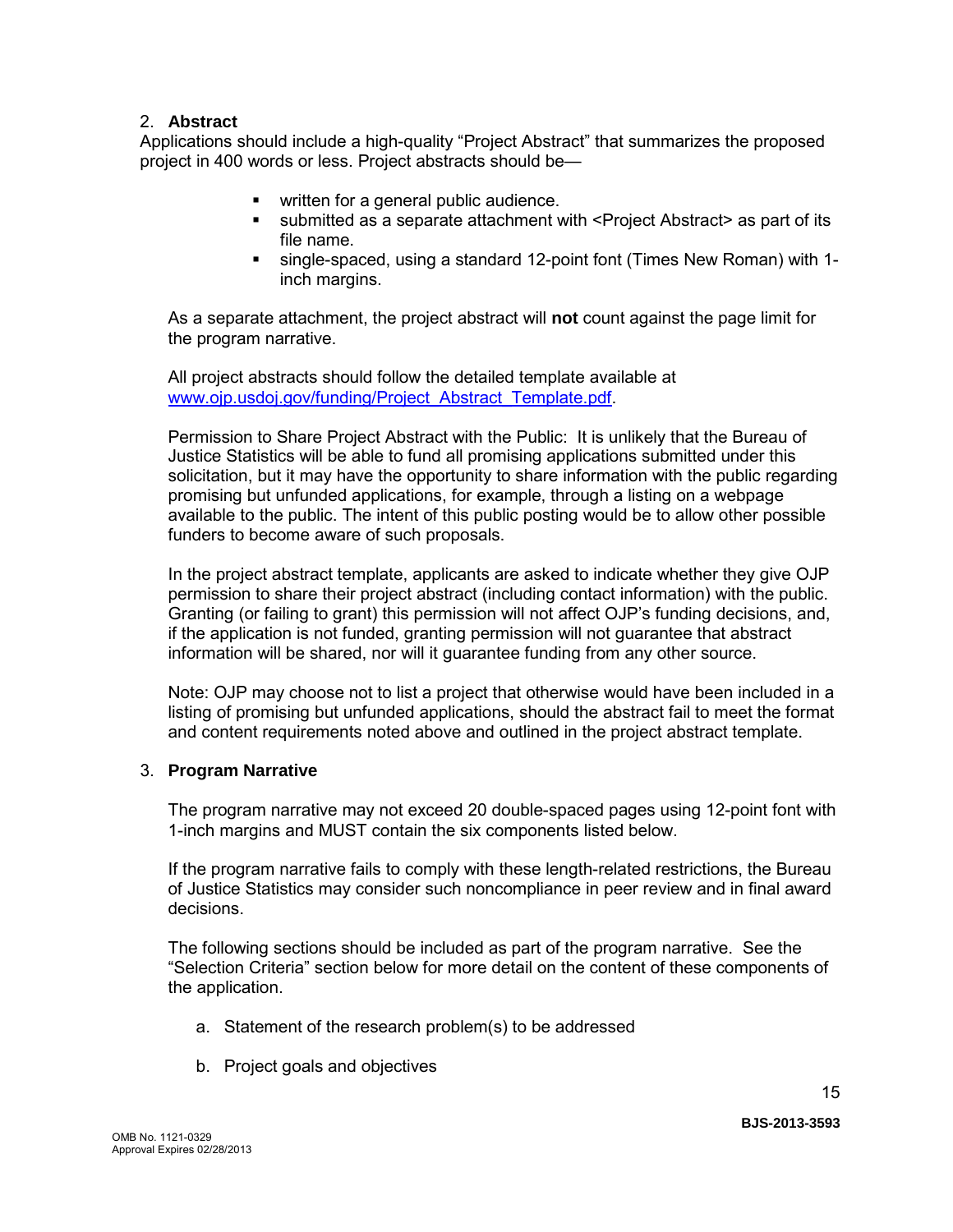- c. Project design and research methodology/project implementation
- d. Deliverables, along with their proposed time frames, and a schedule of proposed travel to BJS if the work is to be done primarily off site.
- e. Capabilities and competencies
- f. Plan for collecting the data required for this solicitation's performance measures and for assessing the impact of the project.

The Bureau of Justice Statistics does not require applicants to submit performance measures data with their application. Performance measures are included as an alert that BJS will require successful applicants to submit specific data as part of their reporting requirements. For the application, applicants should indicate an understanding of these requirements and discuss how they will gather the required data, should they receive funding.

#### <span id="page-15-0"></span>4. **Budget Detail Worksheet and Budget Narrative**

#### a. **Budget Detail Worksheet**

A sample Budget Detail Worksheet can be found at [www.ojp.gov/funding/forms/budget\\_detail.pdf.](http://www.ojp.gov/funding/forms/budget_detail.pdf) Applicants that submit their budget in a different format should include the budget categories listed in the sample budget worksheet.

For questions pertaining to budget and examples of allowable and unallowable costs, see the OJP Financial Guide at [www.ojp.usdoj.gov/financialguide/index.htm](http://www.ojp.usdoj.gov/financialguide/index.htm)*.*

#### b. **Budget Narrative**

The Budget Narrative should thoroughly and clearly describe every category of expense listed in the Budget Detail Worksheet. OJP expects proposed budgets to be complete, cost effective, and allowable (e.g., reasonable, allocable, and necessary for project activities).

Applicants should demonstrate in their budget narratives how they will maximize cost effectiveness of grant expenditures. Budget narratives should generally describe cost effectiveness in relation to potential alternatives and the goals of the project. For example, a budget narrative should detail why planned in-person meetings are necessary, or how technology and collaboration with outside organizations could be used to reduce costs, without compromising quality.

The narrative should be mathematically sound and correspond with the information and figures provided in the Budget Detail Worksheet. The narrative should explain how the applicant estimated and calculated all costs and how they are relevant to the completion of the proposed project. The narrative may include tables for clarification purposes but need not be in a spreadsheet format. As with the Budget Detail Worksheet, the Budget Narrative should be broken down by year.

**BJS-2013-3593**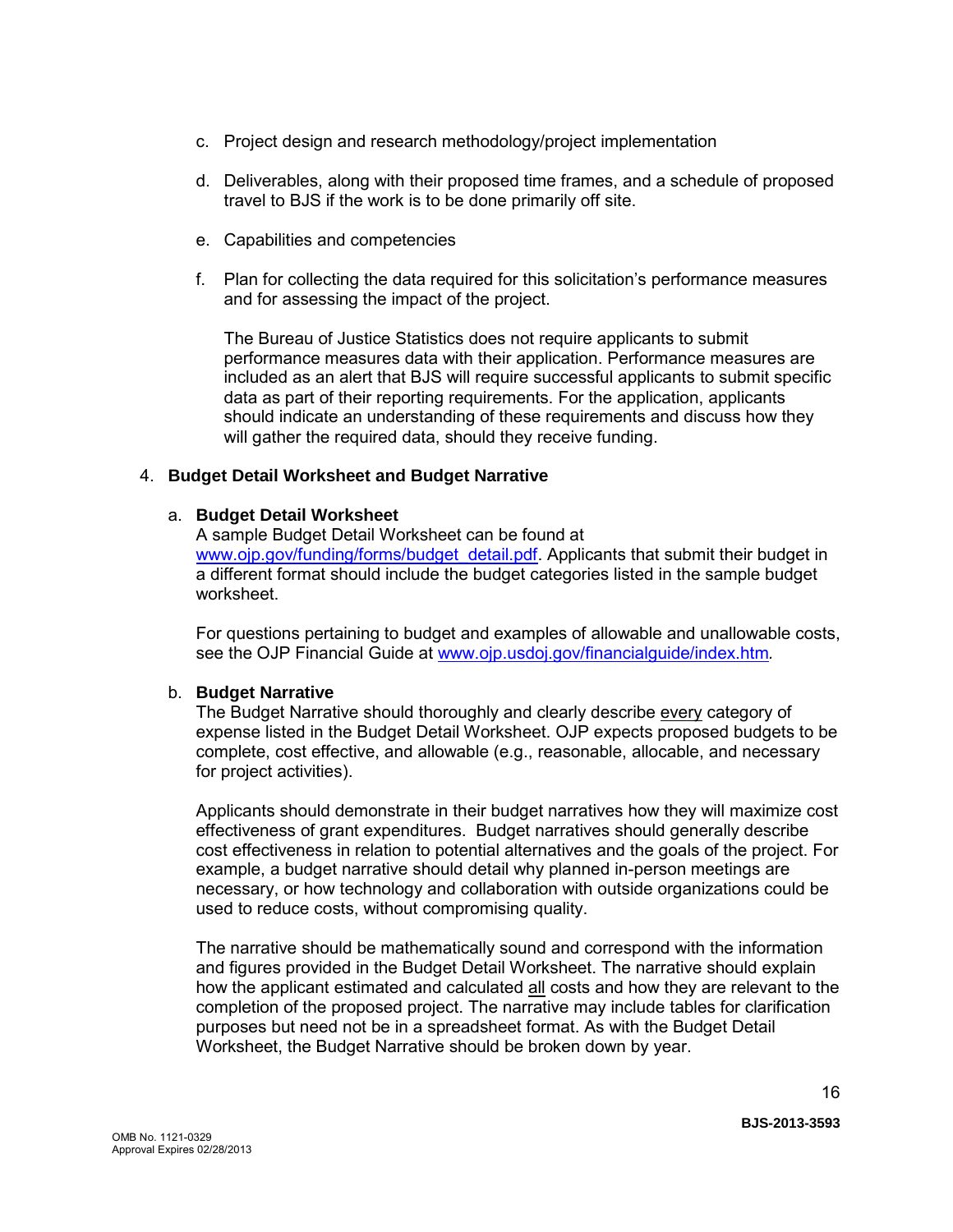#### <span id="page-16-0"></span>5. **Indirect Cost Rate Agreement (if applicable)**

Indirect costs are allowed only if the applicant has a federally approved indirect cost rate. (This requirement does not apply to units of local government.) Attach a copy of the federally approved indirect cost rate agreement to the application. Applicants that do not have an approved rate may request one through their cognizant federal agency, which will review all documentation and approve a rate for the applicant organization, or, if the applicant's accounting system permits, costs may be allocated in the direct cost categories. If DOJ is the cognizant federal agency, obtain information needed to submit an indirect cost rate proposal at [www.ojp.usdoj.gov/funding/pdfs/indirect\\_costs.pdf.](http://www.ojp.usdoj.gov/funding/pdfs/indirect_costs.pdf)

### <span id="page-16-1"></span>*6.* **Tribal Authorizing Resolution (if applicable)**

Tribes, tribal organizations, or third parties proposing to provide direct services or assistance to residents on tribal lands should include in their applications a resolution, a letter, affidavit, or other documentation, as appropriate, that certifies that the applicant has the legal authority from the tribe(s) to implement the proposed project on tribal lands. In those instances when an organization or consortium of tribes applies for a grant on behalf of a tribe or multiple specific tribes, then the application should include appropriate legal documentation, as described above, from all tribes that would receive services/assistance under the grant. A consortium of tribes for which existing consortium bylaws allow action without support from all tribes in the consortium (i.e., without an authorizing resolution or comparable legal documentation from each tribal governing body) may submit, instead, a copy of its consortium bylaws with the application.

Applicants that are unable to submit with the application a fully-executed (i.e., signed) copy of appropriate legal documentation, as described above, consistent with the applicable tribe's governance structure, should, at minimum, submit an unsigned, draft version of such legal documentation as part of its application (except in cases where, with respect to a tribal consortium applicant, consortium bylaws allow action without the support of all consortium member tribes). If selected for funding, BJS will make use of and access to funds contingent on receipt of the fully-executed legal documentation.

### <span id="page-16-2"></span>7. **Additional Attachments**

a. A Resume or curriculum vitae, including a list of publications authored or coauthored; at least one (1) writing sample; and the names and full contact information for three professional references. Resumes should include all employment and volunteer experience as well as relevant academic work.

### b. **Applicant disclosure of pending applications.**

Applicants are to disclose whether they have pending applications for federally funded assistance that include requests for funding to support the same project being proposed under this solicitation and will cover the identical cost items outlined in the budget narrative and worksheet in the application under this solicitation. The disclosure should include both direct applications for federal funding (e.g., applications to federal agencies) and indirect applications for such funding (e.g., applications to State agencies that will be subawarding federal funds).

OJP seeks this information to help avoid any inappropriate duplication of funding. Leveraging multiple funding sources in a complementary manner to implement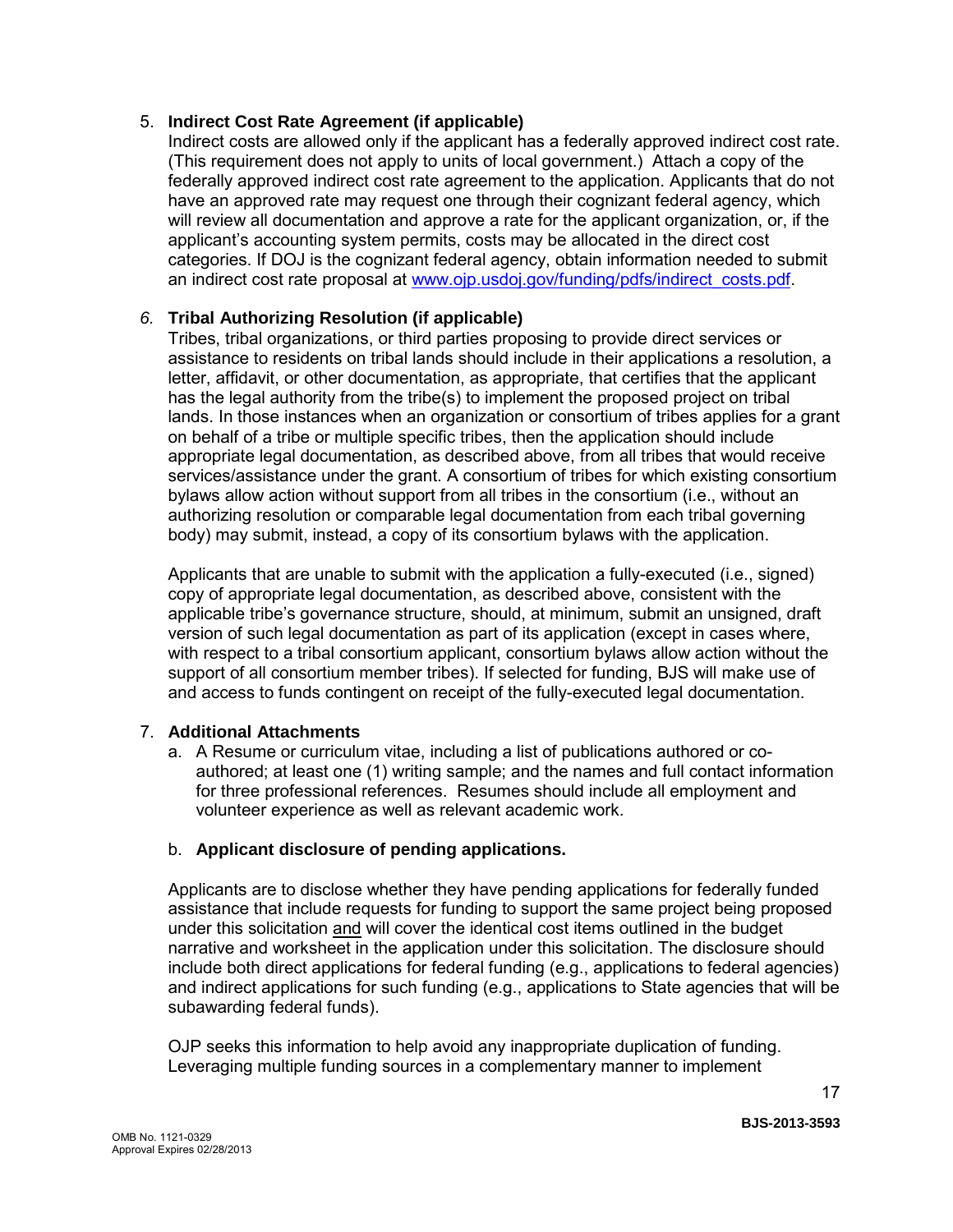comprehensive programs or projects is encouraged and is not seen as inappropriate duplication.

Applicants that have pending applications as described above are to provide the following information about pending applications submitted within the last 12 months:

- the Federal or State funding agency
- the solicitation name/project name
- the point of contact information at the applicable funding agency

| <b>Federal or</b><br><b>State</b><br><b>Funding</b><br>Agency                      | <b>Solicitation</b><br>Name/Project<br><b>Name</b>                                               | Name/Phone/E-mail for Point of Contact at<br><b>Funding Agency</b> |
|------------------------------------------------------------------------------------|--------------------------------------------------------------------------------------------------|--------------------------------------------------------------------|
| DOJ/COPS                                                                           | <b>COPS Hiring</b><br>Program                                                                    | Jane Doe, 202/000-0000; jane.doe@usdoj.gov                         |
| HHS/<br>Substance<br>Abuse &<br>Mental Health<br><b>Services</b><br>Administration | Drug Free<br>Communities<br>Mentoring Program/<br>North County Youth<br><b>Mentoring Program</b> | John Doe, 202/000-0000; john.doe@hhs.gov                           |

Applicants should include the table as a separate attachment, with the file name "Disclosure of Pending Applications," to their application. Applicants that do not have pending applications as described above are to include a statement to this effect in the separate attachment page. (e.g., "[Applicant Name] does not have pending applications submitted within the last 12 months for federally funded assistance that include requests for funding to support the same project being proposed under this solicitation and will cover the identical cost items outlined in the budget narrative and worksheet in the application under this solicitation.")

#### c. **Research and Evaluation Independence and Integrity**

If a proposal involves research and/or evaluation, regardless of the proposal's rating under the selection criteria, in order to receive funds, the applicant's proposal must demonstrate research/evaluation independence, including appropriate safeguards to ensure research/evaluation objectivity and integrity.

For purposes of this solicitation, research and evaluation independence and integrity pertains to ensuring that the design, conduct, or reporting of research/evaluation funded by Bureau of Justice Statistics grants, cooperative agreements, or contracts will not be biased by any personal or financial conflict of interest on the part of the investigators responsible for the research/evaluation or on the part of the applicant organization. Conflicts can be either actual or apparent. Examples of potential investigator (or other personal) conflict situations may include where an investigator would be in a position to evaluate a spouse's work product (actual conflict), or where an investigator would be in a position to evaluate the work of a former colleague (apparent

**BJS-2013-3593**

18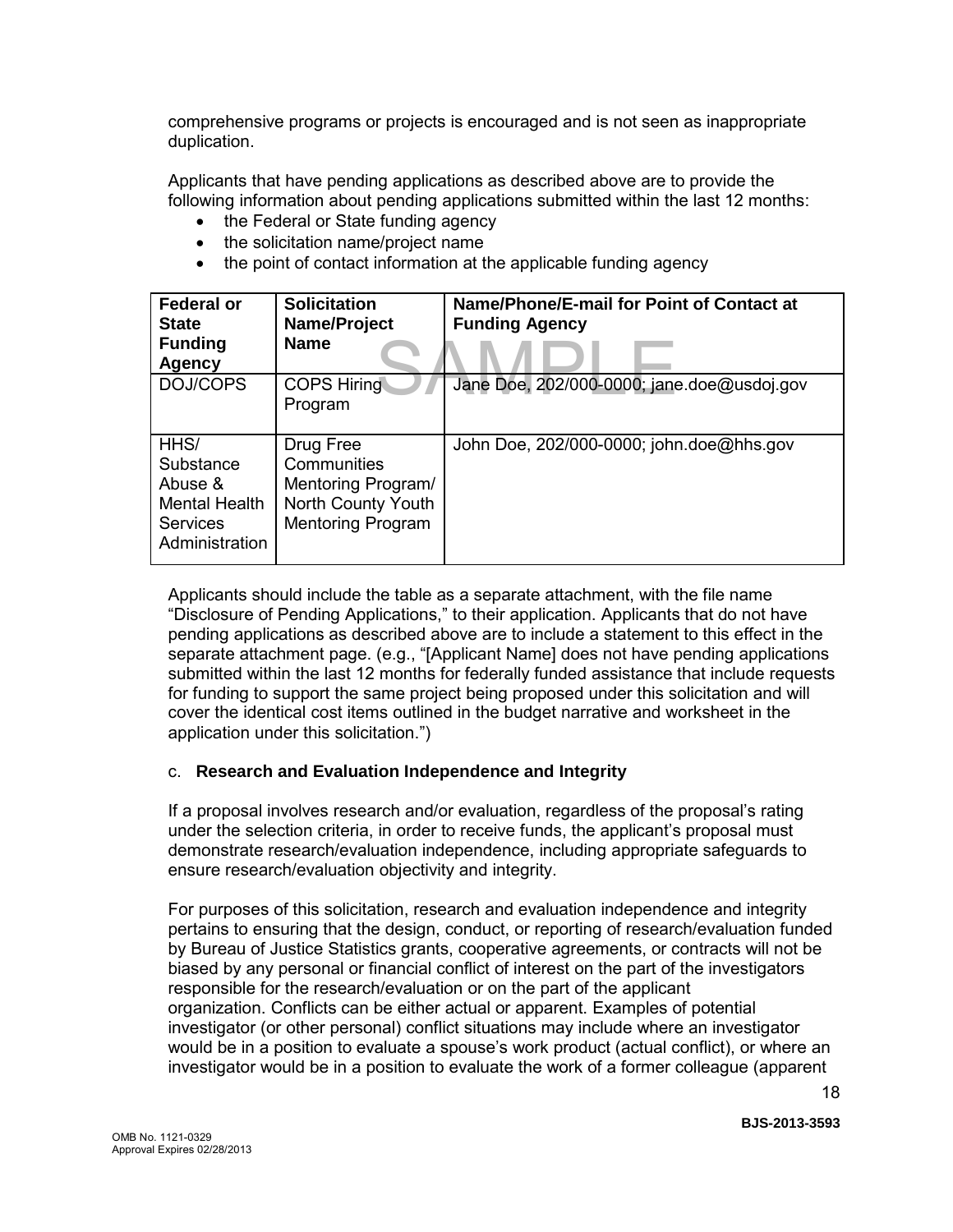conflict). With regard to potential organizational conflicts of interest, as one example, generally an organization could not be given a grant to evaluate a project if that organization had itself provided substantial prior technical assistance to that project, as the organization in such an instance would appear to be evaluating the effectiveness of its own prior work. The key is whether a reasonable person understanding all of the facts would be able to have confidence that the results of any research/evaluation project are objective and reliable. Any outside personal or financial interest that casts doubt on that objectivity and reliability is a problem.

In the appendix dealing with research and evaluation independence and integrity, the applicant should explain the process and procedures that the applicant has put in place to identify and eliminate (or, at the very least, mitigate) potential personal or financial conflicts of interest on the part of its staff, consultants, and/or subrecipients. It should also identify any potential organizational conflicts of interest on the part of the applicant with regard to the proposed research/evaluation. If the applicant reasonably believes that no potential personal or organizational conflicts of interest exist, then the applicant should provide a brief narrative explanation of how and why it reached that conclusion.

Where potential personal or organizational conflicts of interest exist, in the appendix, the applicant should identify the safeguards the applicant has or will put in place to eliminate, mitigate, explain, or otherwise address those conflicts of interest.

Considerations in assessing research and evaluation independence and integrity will include, but may not be limited to, the adequacy of the applicant's efforts to identify factors that could affect the objectivity/integrity of the proposed staff and/or the organization in carrying out the research, development, or evaluation activity; and the adequacy of the applicant's existing or proposed remedies to control any such factors.

#### <span id="page-18-0"></span>8. **Other Standard Forms**

Additional forms that OJP may require in connection with an award are available on OJP's funding page at [www.ojp.usdoj.gov/funding/forms.htm.](http://www.ojp.usdoj.gov/funding/forms.htm) For successful applicants, receipt of funds may be contingent upon submission of all necessary forms. Note in particular the following forms:

#### a. [Standard Assurances](http://www.ojp.usdoj.gov/funding/forms/std_assurances.pdf)<sup>\*</sup>

Applicants must read, certify, and submit this form in GMS prior to the receipt of any award funds.

- b. [Certifications Regarding Lobbying; Debarment, Suspension and Other Responsibility](http://www.ojp.usdoj.gov/funding/forms/certifications.pdf)  [Matters; and Drug-Free Workplace Requirements](http://www.ojp.usdoj.gov/funding/forms/certifications.pdf)<sup>\*</sup> Applicants must read, certify, and submit in GMS prior to the receipt of any award funds.
- c. [Accounting System and Financial Capability Questionnaire](http://www.ojp.usdoj.gov/funding/forms/financial_capability.pdf) Any applicant (other than an individual) that is a non-governmental entity and that has not received any award from OJP within the past 3 years, must download, complete, and submit this form.

\*These OJP Standard Assurances and Certifications are forms which applicants accept in GMS. They are not additional forms to be uploaded at the time of application submission.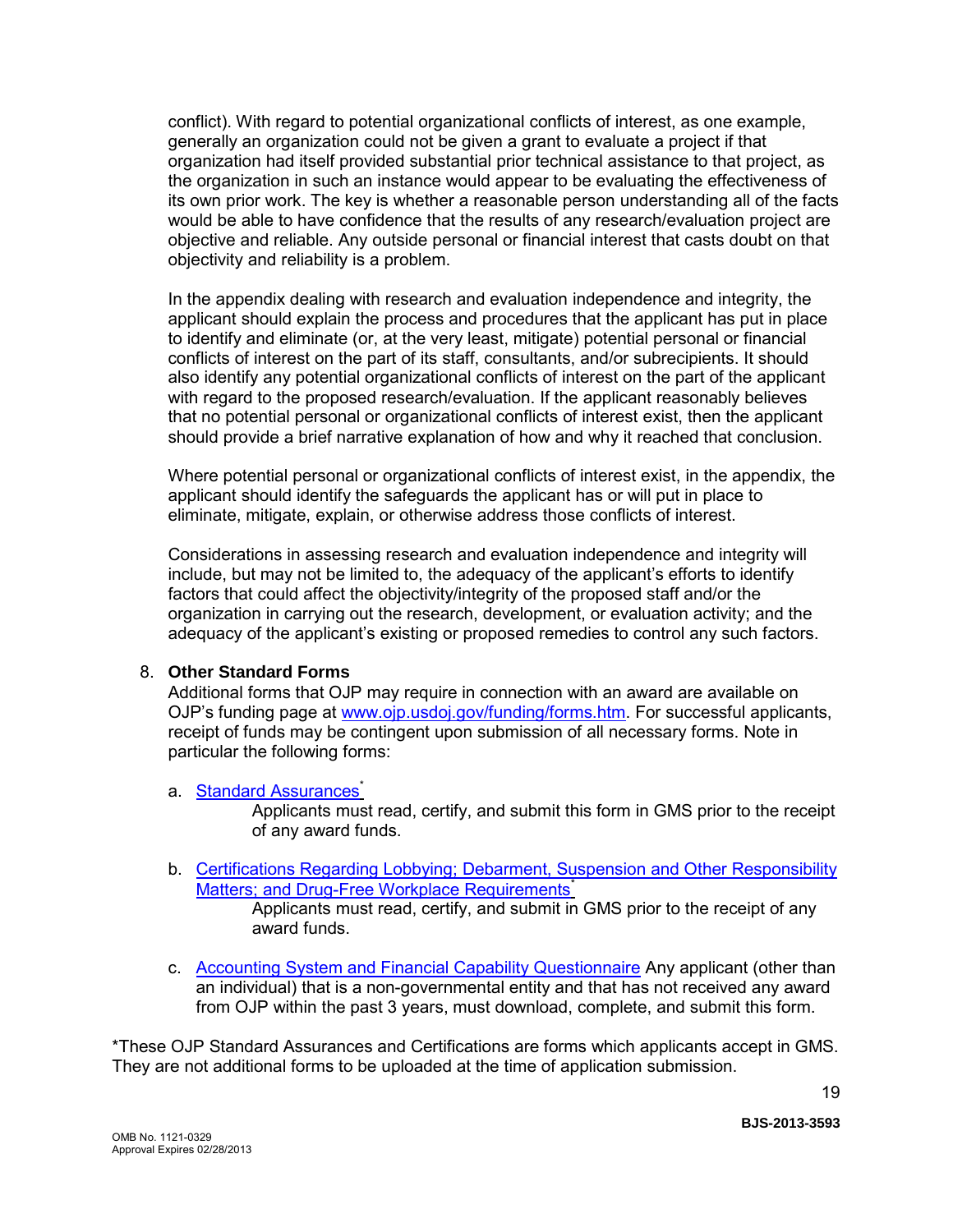# <span id="page-19-0"></span>**Selection Criteria**

Applications will be assessed according to the following criteria.

### **(1) Statement of the research problem(s) to be addressed (10%)**

The problem statement must describe the need for the project and provide a clear statement of how funding will support the project's value to the field. The statement must also identify and describe the data sets that will be the subject of the intended project or the BJS statistical program that will be enhanced through the Visiting Fellowship.

### **(2) Project goals and objectives (10%)**

The applicant must specify the goals and objectives of the BJS Visiting Fellowship and the objectives should be measurable and relate directly to the issues described in the problem statement. The goals should state the overall purpose of what is to be accomplished and how the accomplishment of these goals will contribute to improving understanding of the operation of the criminal justice system and enhance BJS's statistical operations. The objectives should describe the steps necessary to reach the goals or how the goals will be accomplished. The application should clearly describe how funding will support the overall success of the project.

### **(3) Project design and research methodology/project implementation (25%)**

The project design and research methodology should describe how the applicant will achieve the stated project objectives and discuss how the strategy will address the identified problems and support the goals and objectives. It must include a time-task plan that clearly identifies objectives, major activities, and deliverables. The time-task plan and deliverable schedule will be assessed in terms of the reasonableness of the proposed level of effort to accomplish the objectives. Deliverables will be assessed for the relevance to the project.

The time-task plan also must provide for the submission of financial and progress reports. All recipients are required to submit semiannual progress reports and quarterly financial reports. BJS Visiting Fellows must attend one Financial Management Training Seminar in Washington, D.C. sponsored by OJP's Office of the Chief Financial Officer (OCFO) for grantees. Specific information, such as dates and locations of upcoming OCFO events, can be found at [www.esi-bethesda.com/OJPtraining/locations.html.](http://www.esi-bethesda.com/OJPtraining/locations.html)

### **(4) Capabilities and competencies (25%)**

Applications must include a clear description of the applicant's academic and professional expertise in the specialized subject matter areas of the Fellowship, as well as the applicant's unique qualifications that will enable them to fulfill the grant responsibilities. Applicants should demonstrate that they possess the flexibility, skills, and temperament to operate in a fastmoving environment on multiple activities, sometimes with very short turn-around time. The applicant must demonstrate sufficient subject matter and project management expertise and other necessary skills, such as technical writing and technological proficiency with specific software programs, to perform crucial functions of the proposed project. Resumes should be attached to the narrative to support this section and should include all employment and

**BJS-2013-3593**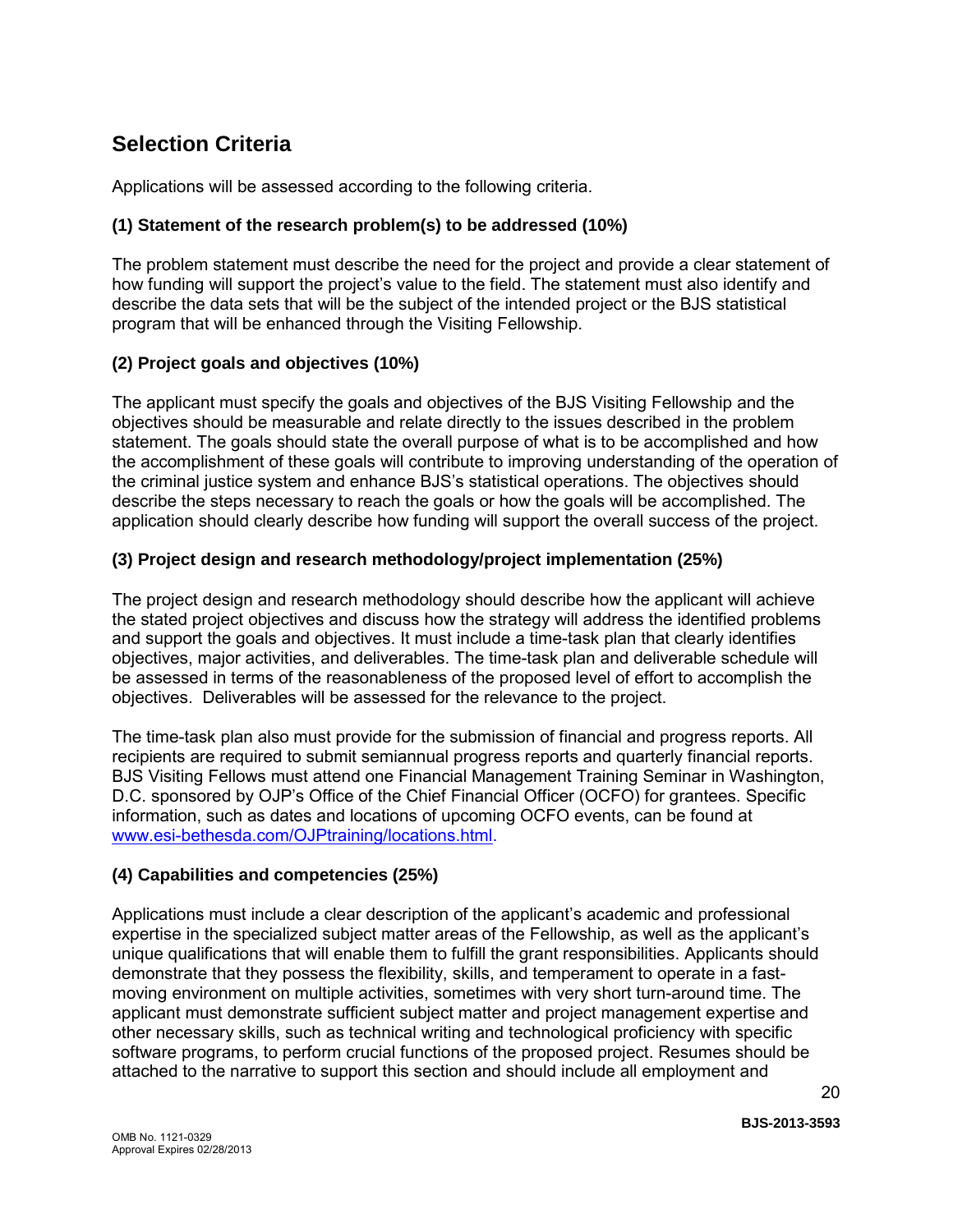volunteer experience. Applicants are limited to researchers and/or statisticians whose work on crime-related subjects has been extensively published, and who are willing to commit a substantial portion of their time over the project period to undertake and complete the proposed research.

#### **(5) Plan for Collecting the Data Required for this Solicitation's Performance Measures (5%)**

#### **(6) Budget complete; reasonable and allowable; cost effective; and necessary for project activities (15%)**

The budget and budget narrative will be assessed to determine that the proposed expenses are necessary and sufficient to complete the work proposed for the project. Costs will be assessed to determine if they are allowable costs and comport with the OJP Financial Guide. Applications that exceed the \$150,000 limitation for this solicitation will be considered non-responsive and will not be reviewed. While the use of the Budget Detail Form is not required, applicants must follow the format of the Budget Detail Form and include all requested information that is relevant to the execution of the fellowship grant. Applicants should ensure that all expenses listed are allowable as outlined in this solicitation and the OJP Financial Guide.

### **(7) Impact/outcomes and evaluation (10%)**

Evaluation is critical to ensure that each BJS project is operating as designed and achieving its goals and objectives. Accordingly, each application must provide a plan to assess the Fellowship effectiveness and to evaluate accomplishment of project goals and objectives. Applicants should describe how they will assess performance in attaining the outcomes identified for the project. Goals and objectives must be clearly stated, links must be established between program activities and objectives, and performance measures must be identified. Performance measures will address a mix of immediate and intermediate outcomes and, as appropriate and feasible, information on long-term impact.

## <span id="page-20-0"></span>**Review Process**

OJP is committed to ensuring a fair and open process for awarding grants. The Bureau of Justice Statistics reviews the application to make sure that the information presented is reasonable, understandable, measurable, and achievable, as well as consistent with the solicitation.

Peer reviewers will review the applications submitted under this solicitation that meet basic minimum requirements. The Bureau of Justice Statistics may use either internal peer reviewers, external peer reviewers, or a combination, to review the applications. An external peer reviewer is an expert in the subject matter of a given solicitation who is NOT a current DOJ employee. An internal reviewer is a current DOJ employee who is well-versed or has expertise in the subject matter of this solicitation. A peer review panel will evaluate, score, and rate applications that meet basic minimum requirements. Peer reviewers' ratings and any resulting recommendations are advisory only. In addition to peer review ratings, considerations for award recommendations and decisions may include, but are not limited to, underserved populations, geographic diversity, strategic priorities, past performance, and available funding.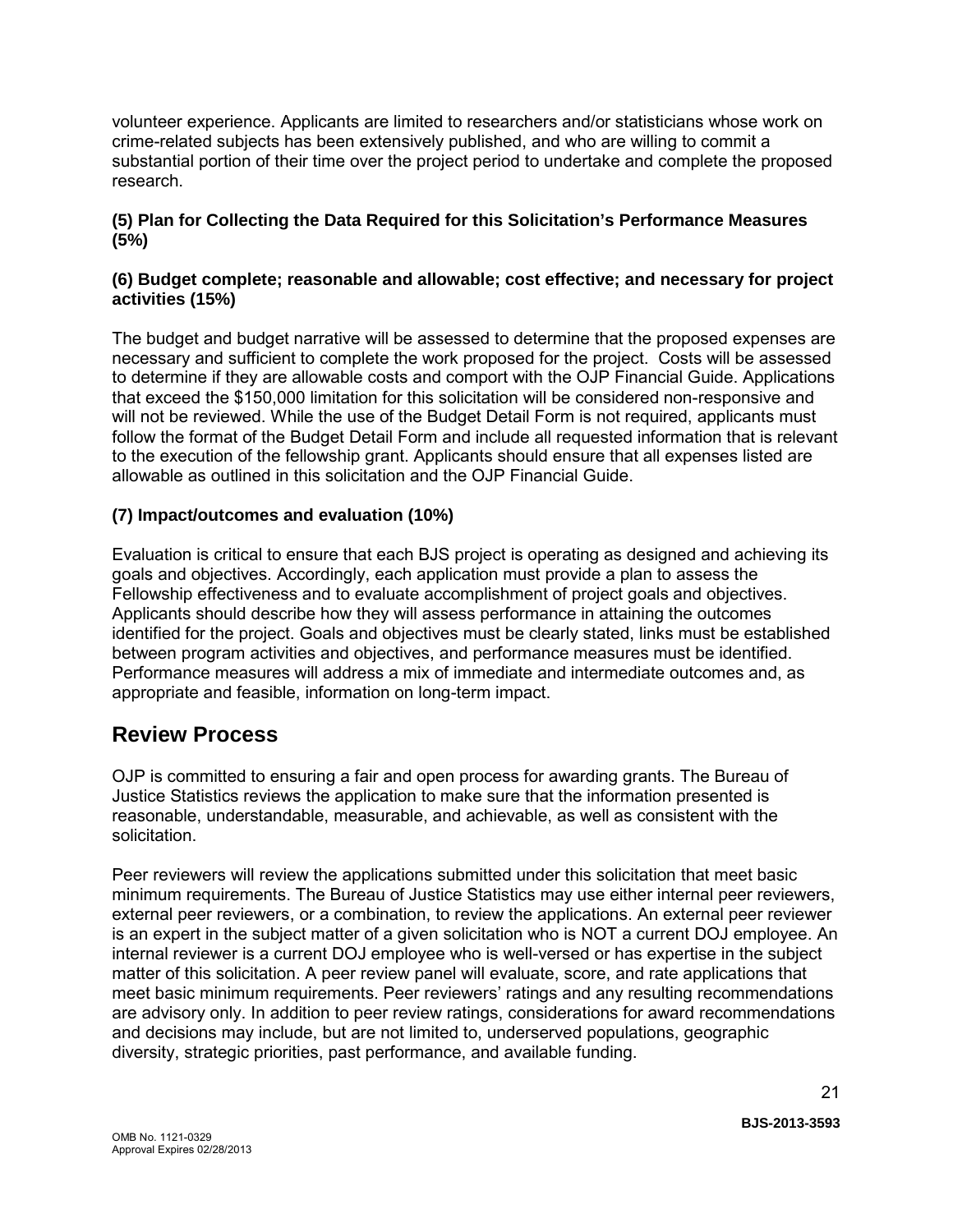The Office of the Chief Financial Officer (OCFO), in consultation with the Bureau of Justice Statistics, reviews applications for potential discretionary awards to evaluate the fiscal integrity and financial capability of applicants, examines proposed costs to determine if the Budget Detail Worksheet and Budget Narrative accurately explain project costs, and determines whether costs are reasonable, necessary, and allowable under applicable federal cost principles and agency regulations.

All final award decisions will be made by the Director of the Bureau of Justice Statistics, who may consider factors including, but not limited to, underserved populations, geographic diversity, strategic priorities, past performance, and available funding when making awards.

# **Special Conditions Applied to Awards Under this Solicitation**

The award of federal funds under this BJS solicitation will be through a Cooperative Agreement. In accordance with the Federal Grant and Cooperative Agreement Act of 1977 (31 U.S.C. § 6305), if the purpose of the funded activity is to support a public purpose rather than for direct benefit or use by the federal government, a grant or a cooperative agreement can be used to administer the funds. A cooperative agreement is distinguished from a grant by the level of federal participation or involvement in carrying out project activities. Specifically, Title 31, section 6305 of the US Code states, states "An executive agency shall use a cooperative agreement as the legal instrument reflecting a relationship between the United States Government and . . . other recipient when . . . substantial involvement is expected between the executive agency and the . . . recipient when carrying out the activity contemplated in the agreement."

For the purpose of this solicitation, "substantial involvement" by BJS means that BJS will provide substantial guidance, input, and approval of the approach through which deliverables are accomplished. It also means that throughout the performance period, BJS will specify project deliverables that the award recipient agrees to by accepting the award. The award document will incorporate several Special Conditions which operationalize the specific parameters of this cooperative relationship. The goals of the substantial involvement of BJS are; (1) to ensure that final deliverables are of acceptable quality as to justify the use of federal funds, and (2) to accurately represent the project's findings, and (3) to ensure that all federal regulations governing the collection and dissemination of statistical information are met. All tasks carried out through the use of project funds will be assessed by BJS as needed to ensure that they meet federal regulations concerning confidentiality, personal identifying information, human research subjects, and the release of proprietary information, as well as to ensure that they meet general data quality standards for substance and presentation. As part of the assessment, BJS will continuously monitor the project to ensure that all activities performed under project tasks contribute to developing previously agreed upon deliverables within the award's budget. BJS reserves the right to stop funding the project and to restrict the release of the information or findings should regulations or standards not be met. However, BJS will not impede the completion of deliverables within the project period unless project tasks or deliverables fail to meet general data quality standards or federal regulations as described above.

All methodological, statistical, procedural, and technological work conducted by the award recipient using award funds will remain the property of BJS until BJS determines that the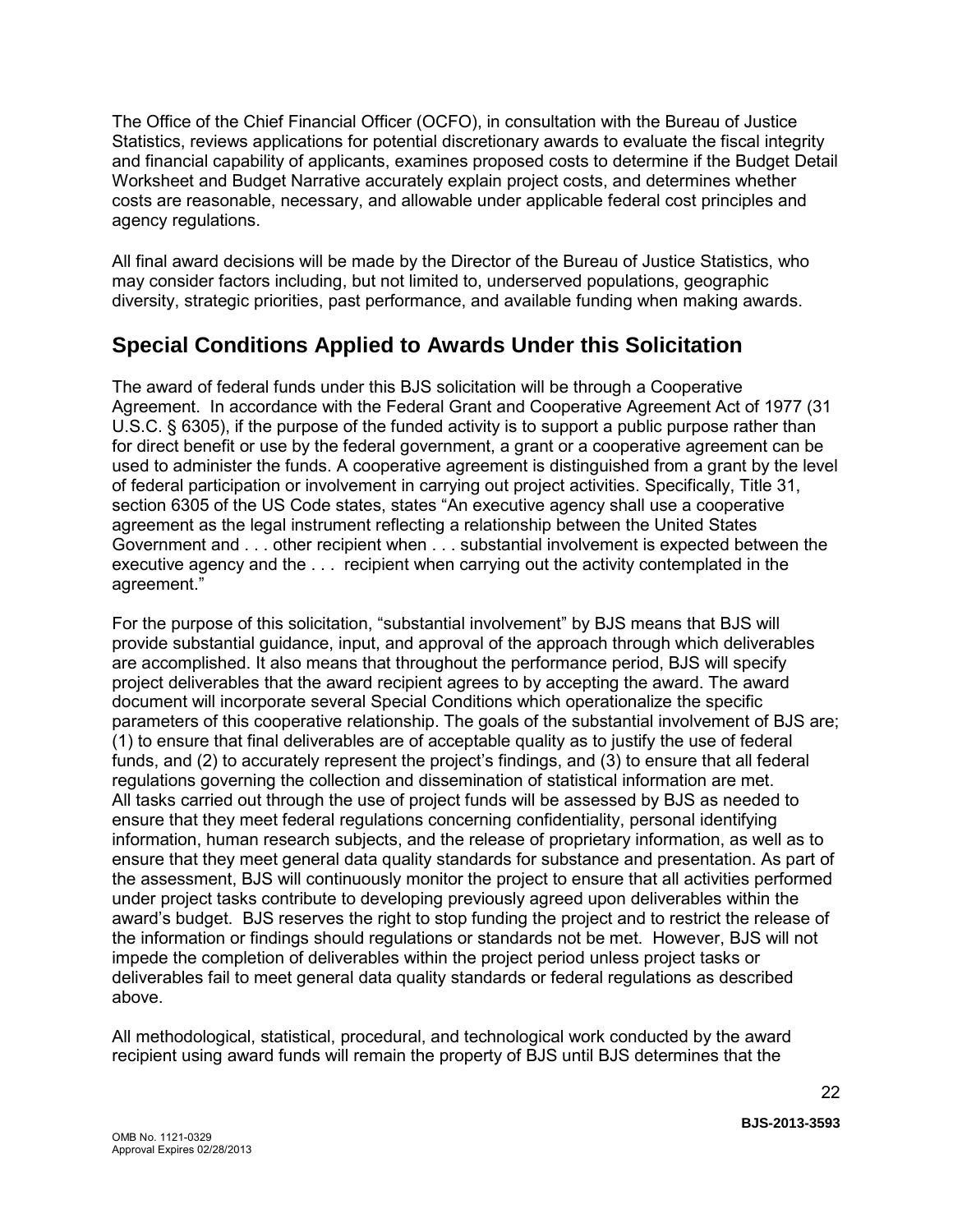information can be made publicly available. Therefore, BJS must approve any release of this proprietary information by the award recipient. BJS retains the right to the first release of all work funded by the project. This includes specific knowledge related to the project which was developed through the course of generating the deliverables that the award recipient was funded to produce.

Any additional work using project funds, including attendance or presentations at conferences and the publication of journal articles or other materials, that constitutes a change in the scope of the project requires BJS approval in the same way that any other changes to the performance period, key project staff, or budget would require prior approval and a Grant Adjustment Notification. Because the information and materials generated through the project constitute proprietary information, any release of this information using outside funding sources without sufficient justification and specific approval by BJS would jeopardize the relationship between BJS and the award recipient and potentially result in an inability to work together to accomplish remaining project goals. BJS is generally supportive of public dissemination efforts to the extent that BJS has prior knowledge and approval of the release of information by the award recipient and is able to ensure that this release contributes to the success of the project or enhances public knowledge regarding the topic without violating confidentiality restrictions or other federal regulations

#### **Among others, the following Special Conditions will be attached to an award under this solicitation:**

1. Exclusive Rights to Data. BJS retains all rights to exclusive use of the data until BJS releases the public use dataset, which will be available to the public via the Internet and at the National Criminal Justice Data Archives at the University of Michigan. The recipient shall not release or disclose any data collected through this cooperative agreement without prior written approval of BJS or until the dataset has been released to the public. This includes, but is not limited to, presentations at professional conferences and meetings, press releases, and/or grant applications. Unauthorized release of the data by the recipient or its associates may result in the immediate commencement of termination or suspension proceedings in accordance with 28 CFR Part 18.

2. Exclusive Rights to Methodological Information. Within certain limitations, BJS may grant the recipient exclusive use of any methodological findings derived from the project funded through this cooperative agreement. Only with prior written approval by BJS, may the recipient publicly disclose methodological information or experiential findings derived from the project prior to the public release of the dataset. Any such disclosures, however, must be public in nature and contribute meaningfully to the development and/or advancement of social science research. Subject to the prior written approval of BJS, allowable public disclosure may include, but are not limited to, presentations at professional conferences and meetings, articles appearing in widely distributed publications, Internet postings, or similar outlets which constitute a broad public release of the methodological information. Unauthorized release of the methodological information by the recipient or its associates may result in the immediate commencement of termination or suspension proceedings in accordance with 28 CFR Part 18.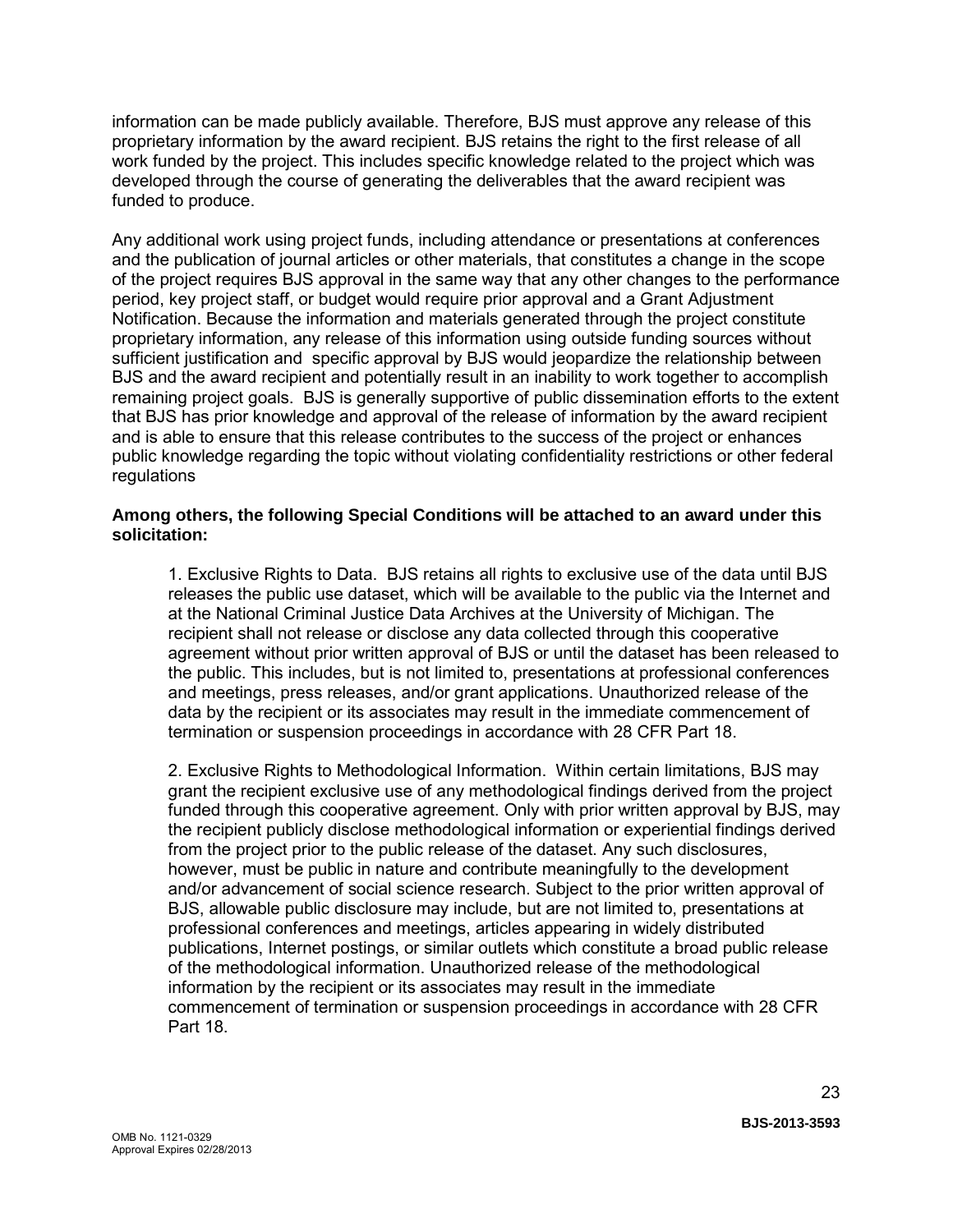3. Prior Approval of Products/Publications. All materials and reports drafted or produced using funds under this award will be provided to BJS for its review and approval prior to initial publication.

## <span id="page-23-0"></span>**Additional Requirements**

Applicants selected for awards must agree to comply with additional legal requirements upon acceptance of an award. OJP encourages applicants to review the information pertaining to these additional requirements prior to submitting an application. Additional information for each requirement can be found at [www.ojp.usdoj.gov/funding/other\\_requirements.htm.](http://www.ojp.usdoj.gov/funding/other_requirements.htm)

- [Civil Rights Compliance](http://www.ojp.usdoj.gov/about/ocr/statutes.htm)
- Civil Rights Compliance Specific to State Administering Agencies
- Faith-Based and Other Community Organizations
- Confidentiality
- Research and the Protection of Human Subjects
- Anti-Lobbying Act
- Financial and Government Audit Requirements
- National Environmental Policy Act (NEPA)
- DOJ Information Technology Standards (if applicable)
- Single Point of Contact Review
- Non-Supplanting of State or Local Funds
- Criminal Penalty for False Statements
- Compliance with **Office of Justice Programs Financial Guide**
- Suspension or Termination of Funding
- Nonprofit Organizations
- For-profit Organizations
- Government Performance and Results Act (GPRA)
- Rights in Intellectual Property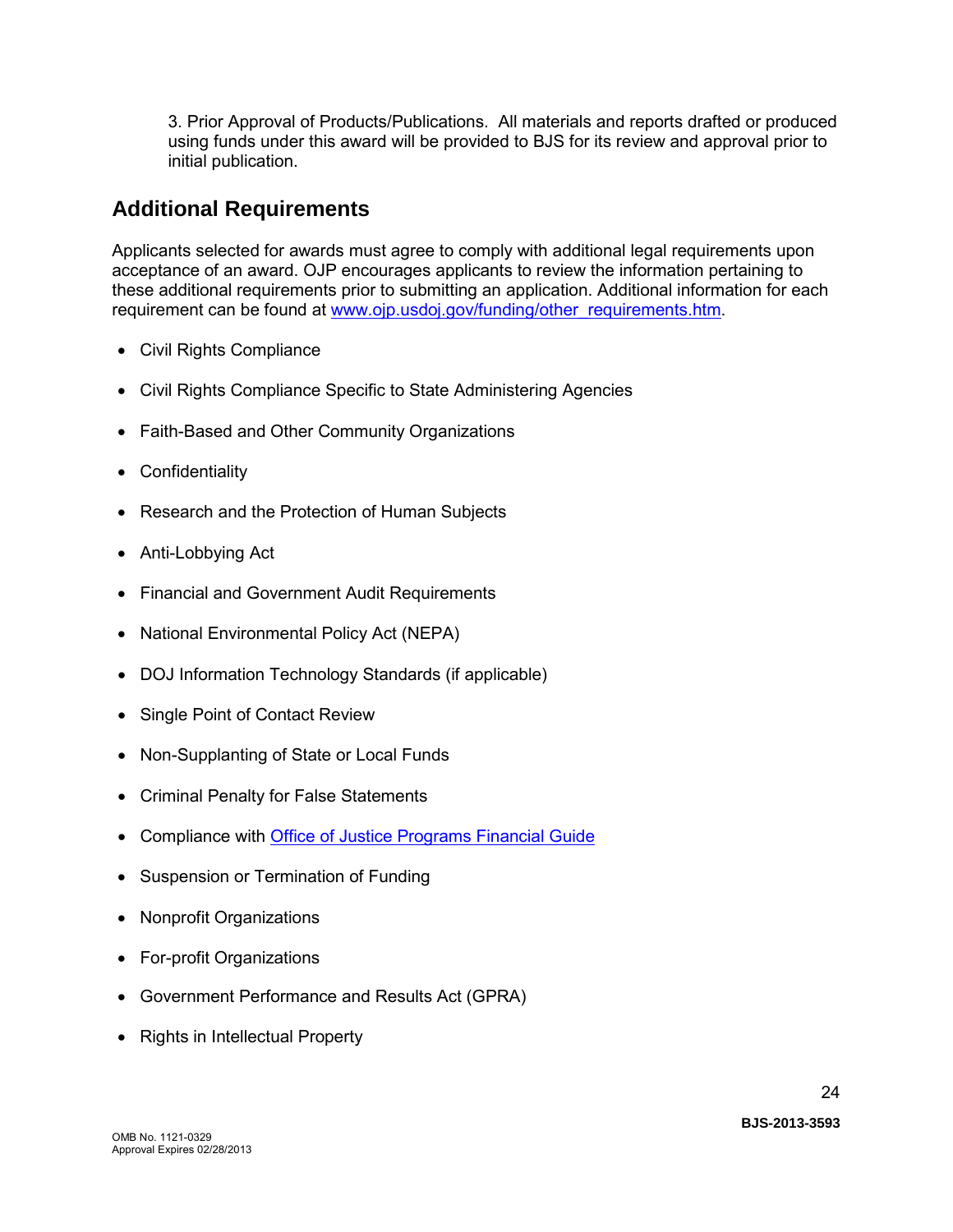- Federal Funding Accountability and Transparency Act of 2006 (FFATA)
- Awards in Excess of \$5,000,000 Federal Taxes Certification Requirement
- Policy and Guidance for Conference Approval, Planning, and Reporting
- OJP Training Guiding Principles for Grantees and Subgrantees

# <span id="page-24-0"></span>**How to Apply**

Applicants must submit applications through Grants.gov. Applicants must first register with Grants.gov in order to submit an application through Grants.gov, a "one-stop storefront" to find federal funding opportunities and apply for funding. Find complete instructions on how to register and submit an application at [www.Grants.gov.](http://www.grants.gov/) Applicants that experience technical difficulties during this process should call the Grants.gov Customer Support Hotline at **800**-**518**- **4726** or **606–545–5035**, 24 hours a day, 7 days a week, except federal holidays. Registering with Grants.gov is a one-time process; however, **processing delays may occur, and it can take several weeks** for first-time registrants to receive confirmation and a user password. OJP encourages applicants to **register several weeks before** the application submission deadline. In addition, OJP urges applicants to submit applications 72 hours prior to the application due date to allow time to receive validation messages or rejection notifications from Grants.gov, and to correct in a timely fashion any problems that may have caused a rejection notification.

**Note:** BJS encourages all prospective applicants to sign up for Grants.gov email notifications regarding this solicitation. If this solicitation is cancelled or modified, individuals who sign up with Grants.gov for email updates will be notified.

All applicants are required to complete the following steps:

- 1. **Acquire a Data Universal Numbering System (DUNS) number.** In general, the Office of Management and Budget requires that all applicants (other than individuals) for federal funds include a DUNS number in their applications for a new award or a supplement to an existing award. A DUNS number is a unique nine-digit sequence recognized as the universal standard for identifying and differentiating entities receiving federal funds. The identifier is used for tracking purposes and to validate address and point of contact information for federal assistance applicants, recipients, and subrecipients. The DUNS number will be used throughout the grant life cycle. Obtaining a DUNS number is a free, one-time activity. Call Dun and Bradstreet at 866–705–5711 to obtain a DUNS number or apply online at [www.dnb.com.](http://www.dnb.com/) A DUNS number is usually received within 1-2 business days.
- 2. **Acquire registration with the System for Award Management (SAM). SAM replaces the Central Contractor Registration (CCR) database** as the repository for standard information about federal financial assistance applicants, recipients, and subrecipients. OJP requires all applicants (other than individuals) for federal financial assistance to maintain current registrations in the SAM database. Applicants must be registered in SAM to successfully register in Grants.gov. (Previously, organizations that had submitted applications via Grants.gov were registered with CCR, as it was a requirement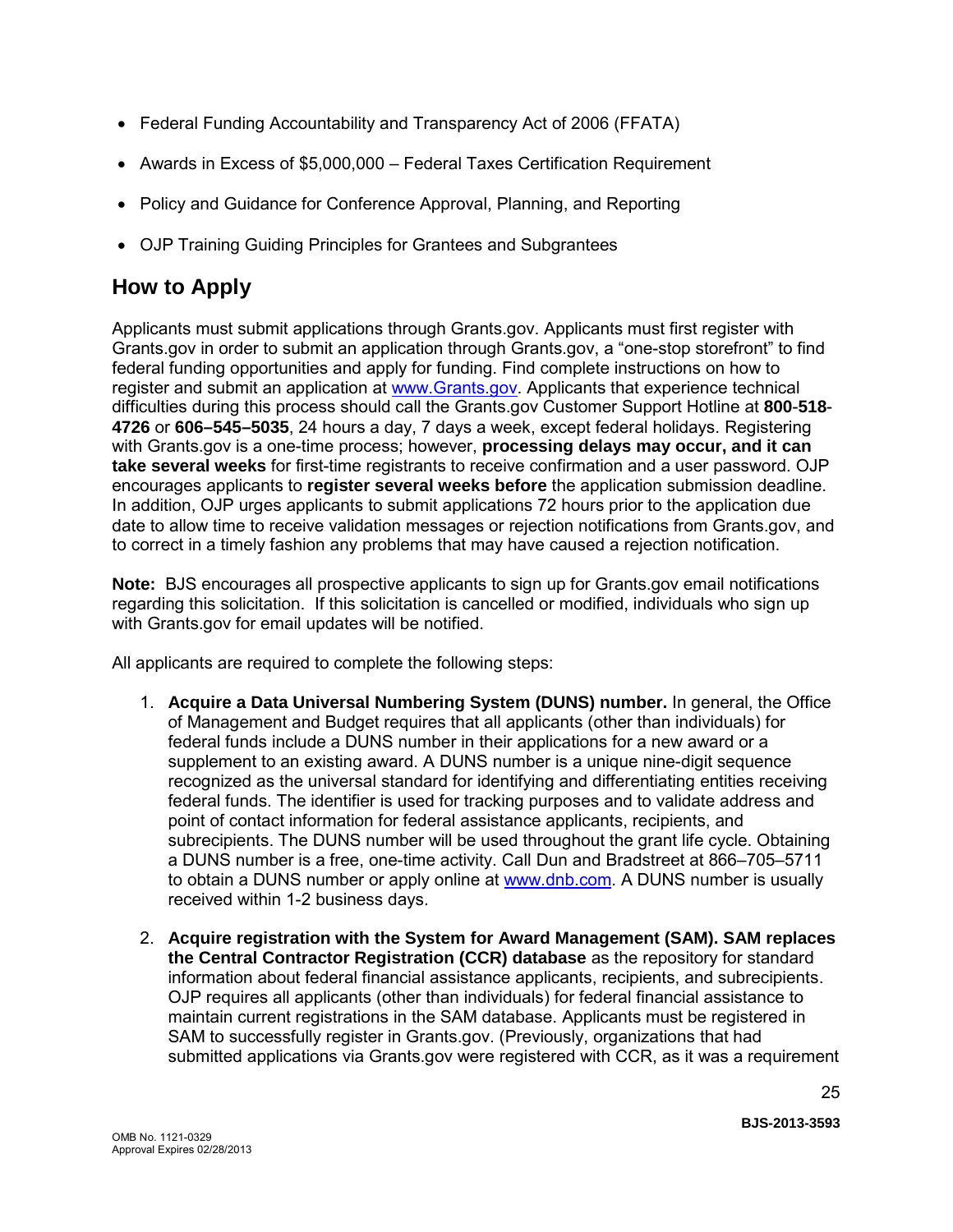for Grants.gov registration. SAM registration replaces CCR as a pre-requisite for Grants.gov registration.) Applicants must **update or renew their SAM registration annually** to maintain an active status.

Applicants that were previously registered in the CCR database must, at a minimum:

- Create a SAM account;
- Log in to SAM and migrate permissions to the SAM account (all the entity registrations and records should already have been migrated).

Applicants that were not previously registered in the CCR database must register in SAM prior to registering in Grants.gov. Information about SAM registration procedures can be accessed at [www.sam.gov.](https://www.sam.gov/portal/public/SAM/?portal:componentId=1f834b82-3fed-4eb3-a1f8-ea1f226a7955&portal:type=action&interactionstate=JBPNS_rO0ABXc0ABBfanNmQnJpZGdlVmlld0lkAAAAAQATL2pzZi9uYXZpZ2F0aW9uLmpzcAAHX19FT0ZfXw**)

- 3. **Acquire an Authorized Organization Representative (AOR) and a Grants.gov username and password**. Complete the AOR profile on Grants.gov and create a username and password. The applicant organization's DUNS number must be used to complete this step. For more information about the registration process, go to [www.grants.gov/applicants/get\\_registered.jsp.](http://www.grants.gov/applicants/get_registered.jsp)
- 4. **Acquire confirmation for the AOR from the E-Business Point of Contact (E-Biz POC).** The E-Biz POC at the applicant organization must log into Grants.gov to confirm the applicant organization's AOR. Note that an organization can have more than one AOR.
- 5. **Search for the funding opportunity on Grants.gov.** Use the following identifying information when searching for the funding opportunity on Grants.gov. The Catalog of Federal Domestic Assistance (CFDA) number for this solicitation is 16.734, titled "Special Domestic Assistance and Statistical Studies," and the funding opportunity number is BJS-2013-3593.
- 6. **Complete the Disclosure of Lobbying Activities.** All applicants must complete this information. Applicants that expend any funds for lobbying activities must provide the detailed information requested on the form, *Disclosure of Lobbying Activities* (SF-LLL). Applicants that do not expend any funds for lobbying activities should enter "N/A" in the required highlighted fields.
- 7. **Submit an application consistent with this solicitation by following the directions in Grants.gov.** Within 24–48 hours after submitting the electronic application, the applicant should receive an e-mail validation message from Grants.gov. The message will state whether the application has been received and validated, or rejected due to errors, with an explanation. **Important:** OJP urges applicants to submit applications **at least 72 hours prior** of the application due date to allow time to receive validation messages or rejection notifications from Grants.gov, and to correct in a timely fashion any problems that may have caused a rejection notification.

**Note: Grants.gov only permits the use of specific characters in names of attachment files. Valid file names may only include the following characters: A-Z, a-z, 0-9, underscore (\_), hyphen (-), space, and period. Grants.gov will forward the application to OJP's Grants Management System (GMS). GMS does not accept executable file types as application**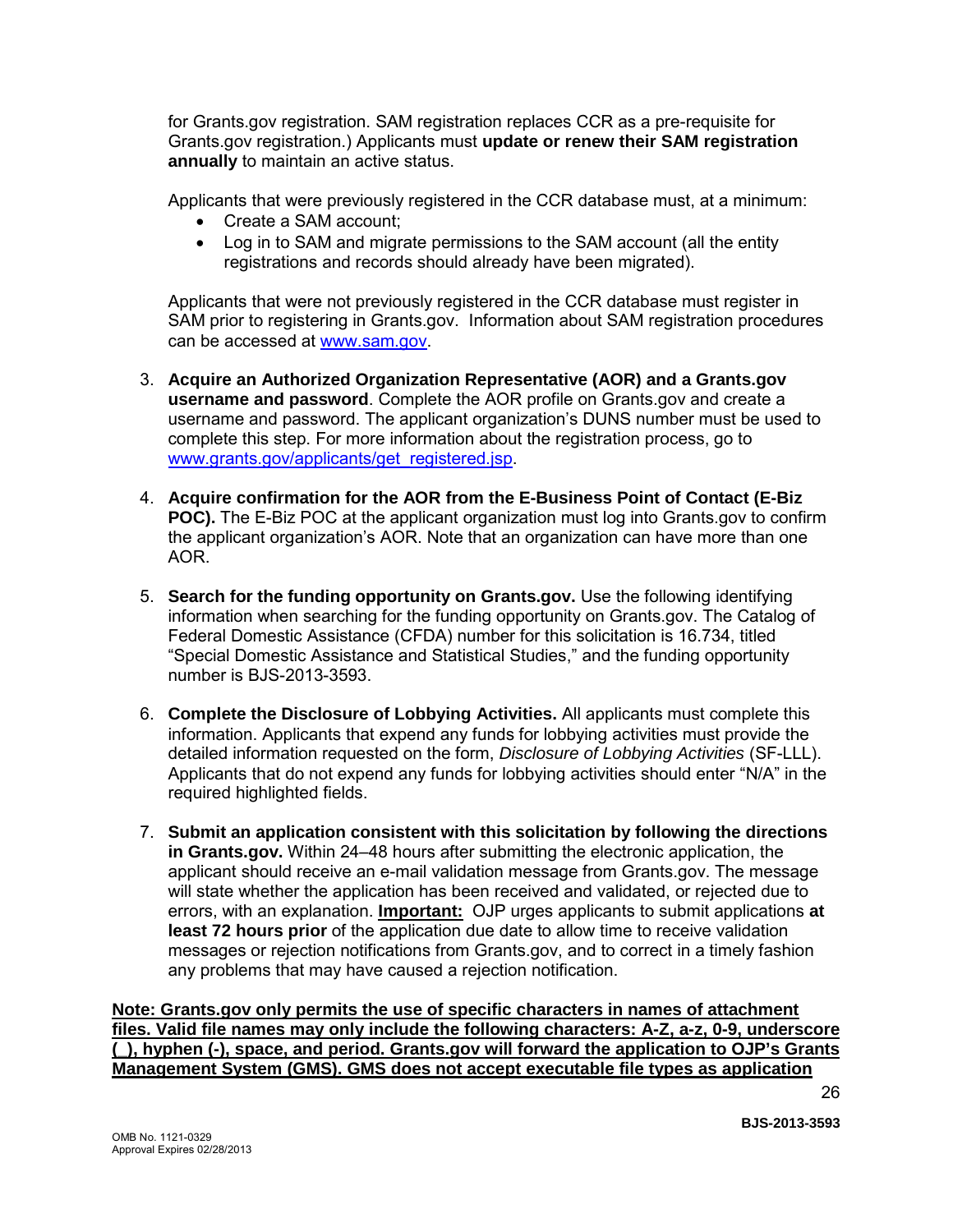**attachments**. These disallowed file types include, but are not limited to, the following extensions: ".com," ".bat," ".exe," ".vbs," ".cfg," ".dat," ".db," ".dbf," ".dll," ".ini," ".log," ".ora," ".sys," and ".zip."

#### **Note: Duplicate Applications**

If an applicant submits multiple versions of an application, BJS will review the most recent version submitted.

#### **Experiencing Unforeseen Grants.gov Technical Issues**

Applicants that experience unforeseen Grants.gov technical issues beyond their control that prevent them from submitting their application by the deadline must e-mail the BJS contact identified in the Contact Information section on cover page **within 24 hours after the application deadline** and request approval to submit their application. The e-mail must describe the technical difficulties, and include a timeline of the applicant's submission efforts, the complete grant application, the applicant's DUNS number, and any Grants.gov Help Desk or SAM tracking number(s). **Note: BJS** *does* **not automatically approve requests***.* After the program office reviews the submission, and contacts the Grants.gov or SAM Help Desks to validate the reported technical issues, OJP will inform the applicant whether the request to submit a late application has been approved or denied. If the technical issues reported cannot be validated, OJP will reject the application as untimely.

The following conditions are not valid reasons to permit late submissions: (1) failure to register in sufficient time, (2) failure to follow Grants.gov instructions on how to register and apply as posted on its Web site, (3) failure to follow each instruction in the OJP solicitation, and (4) technical issues with the applicant's computer or information technology environment, including firewalls.

Notifications regarding known technical problems with Grants.gov, if any, are posted at the top of the OJP funding Web page at [www.ojp.usdoj.gov/funding/solicitations.htm.](http://www.ojp.gov/funding/solicitations.htm)

### <span id="page-26-0"></span>**Provide Feedback to OJP on This Solicitation**

To assist OJP in improving its application and award processes, we encourage applicants to provide feedback on this solicitation, the application submission process, and/or the application review/peer review process. Feedback may be provided to [OJPSolicitationFeedback@usdoj.gov.](mailto:OJPSolicitationFeedback@usdoj.gov)

**IMPORTANT:** This email is for feedback and suggestions only. Replies are **not** sent from this mailbox. If you have specific questions on any program or technical aspect of the solicitation, **you must** directly contact the appropriate number or email listed on the front of this solicitation document. These contacts are provided to help ensure that you can directly reach an individual who can address your specific questions in a timely manner.

If you are interested in being a reviewer for other OJP grant applications, please email your resume to [ojppeerreview@lmbps.com.](mailto:ojppeerreview@lmbps.com) The OJP Solicitation Feedback email account will not forward your resume. **Note:** Neither you nor anyone else from your organization can be a peer reviewer in a competition in which you or your organization have submitted an application.